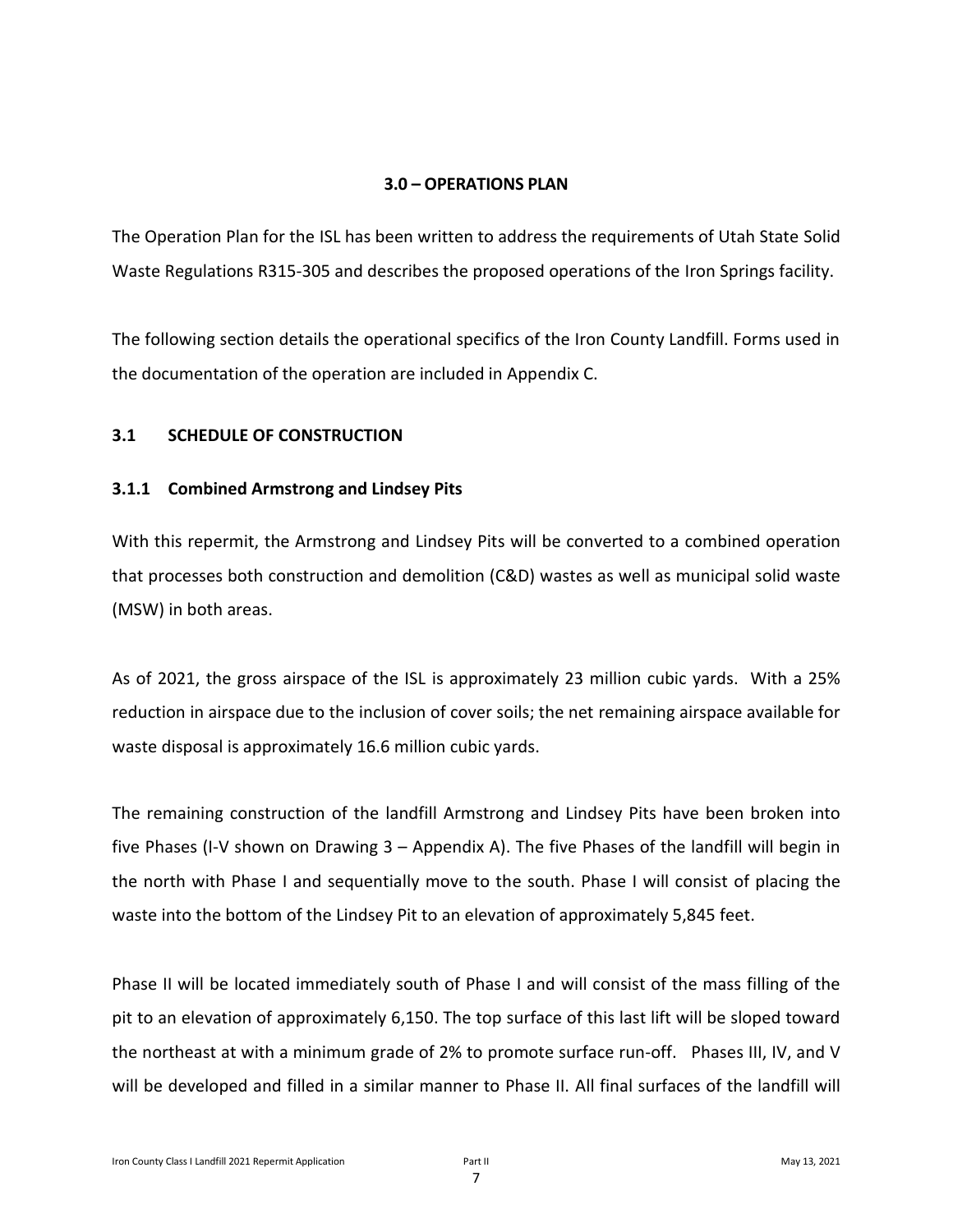be sloped to aid in water management and to allow for the settlement of the solid wastes. An elevation view of the proposed fill sequence is shown on Drawing 4 and Drawing 5 – Appendix A.

The landfill construction was presented in these Phases to facilitate: 1) maximize airspace, 2) maintain public access to the working face, 3) aid in the calculation of airspace and required cover soils, 4) better manage surface drainage from the landfill, and 5) provide for a comprehensive surface reclamation of the iron mine excavations.

The operation of the MSW landfill will be continual in nature, the Phased arrangement is more of a design concept rather that actual operational milestones. Based on the historic waste stream, Phase I will provide operational airspace for approximately the next 16 years, with design capacity being reached approximately 2037. Phase II will commence operation in approximately 2038 and will last until approximately 2048 and provide approximately 10 years of disposal capacity. Phase III will start upon the completion of Phase II and last until approximately 2059. Phase IV will start operation at the completion of Phase III and is projected to last until approximately 2066. The final Phase of the landfill operations will be Phase V starting in approximately 2067 and reaching projected capacity in approximately 2073.

The landfill capacities are based upon the recorded tonnages of waste received in the last 5 years and projecting the future waste stream based on recorded data. The current waste projection is reflecting the current 5.5% growth for the next 10-years then utilizing an annual growth rate closer to the 2% growth in population.

The combined C&D and MSW received in 2019 were 67,473 tons. The projection of the landfill life is presented in Appendix D.

8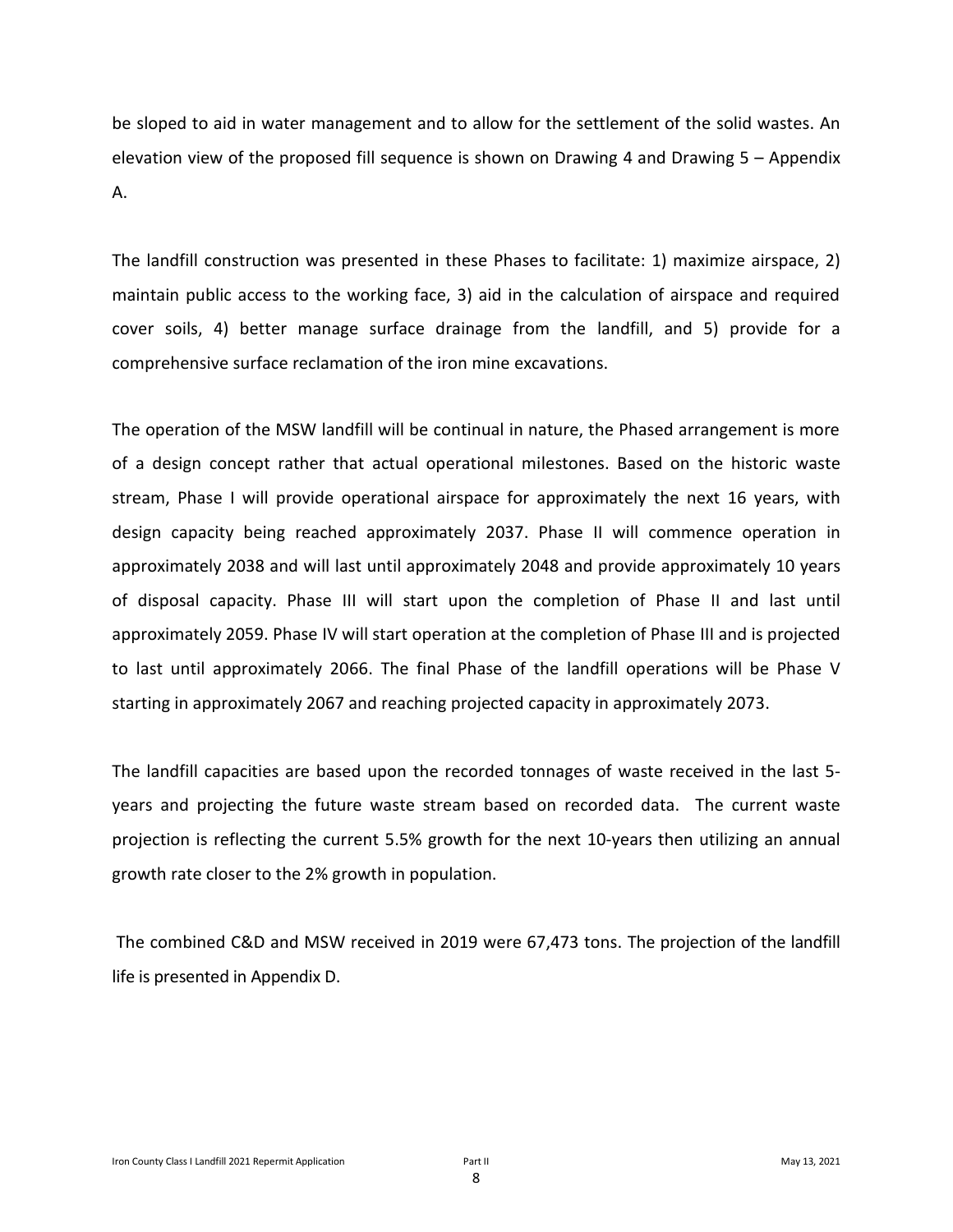#### **3.1.2 Asbestos Pit**

ISL operations were modified in 2005 to accommodate the disposal of asbestos containing materials. The Asbestos Pit is located on the ISL property as indicated on Drawing 2 – Appendix A. The legal description for the Asbestos Pit is as follows:

BEGINNING AT A POINT WHICH IS SITUATED S. 0°18'26" W. ALONG THE SECTION LINE 1211.13 FEET AND WEST 1226.11 FEET FROM THE EAST 1/4 CORNER OF SECTION 29, TOWNSHIP 35 SOUTH, RANGE 12 WEST, SALT LAKE BASE & MERIDIAN, THENCE S. 28<sup>o</sup>36'54" W. 755.08 FEET, THENCE N. 53<sup>o</sup>20'15" W. 521.79 FEET, THENCE N. 17°37'14" E. 349.23 FEET, THENCE N. 88°25'57" E. 674.72 FEET TO THE POINT OF BEGINNING AND CONTAINING 7.03 ACRES OF LAND.

#### **3.2 DESCRIPTION OF WASTE HANDLING PROCEDURES**

#### **3.2.1 General**

Since the commencement of operations of the ISL; several operational modifications have been made at the facility. The modifications to the waste handling procedures were necessary to ensure the separation of any asbestos related wastes from the C&D and MSW waste. The waste control program is designed to manage any asbestos wastes and to minimize the potential of hazardous or unacceptable wastes being delivered to the landfill. The program is designed to protect the health and safety of employees, customers, and the general public, as well as to protect against the contamination of the environment.

The landfill site is open for public and private disposal. Signs have been posted along the access road to clearly indicate (1) the types of wastes that are accepted at the facility; (2) the types of wastes not accepted at the site; and (3) the penalty for illegal disposal.

All vehicles delivering wastes to the site must stop at the scale house. Operations personnel inquire as to the contents of each incoming load to direct the driver to the combined MSW / C&D landfill, recycling area, asbestos pit, or to reject the load due to unacceptable materials.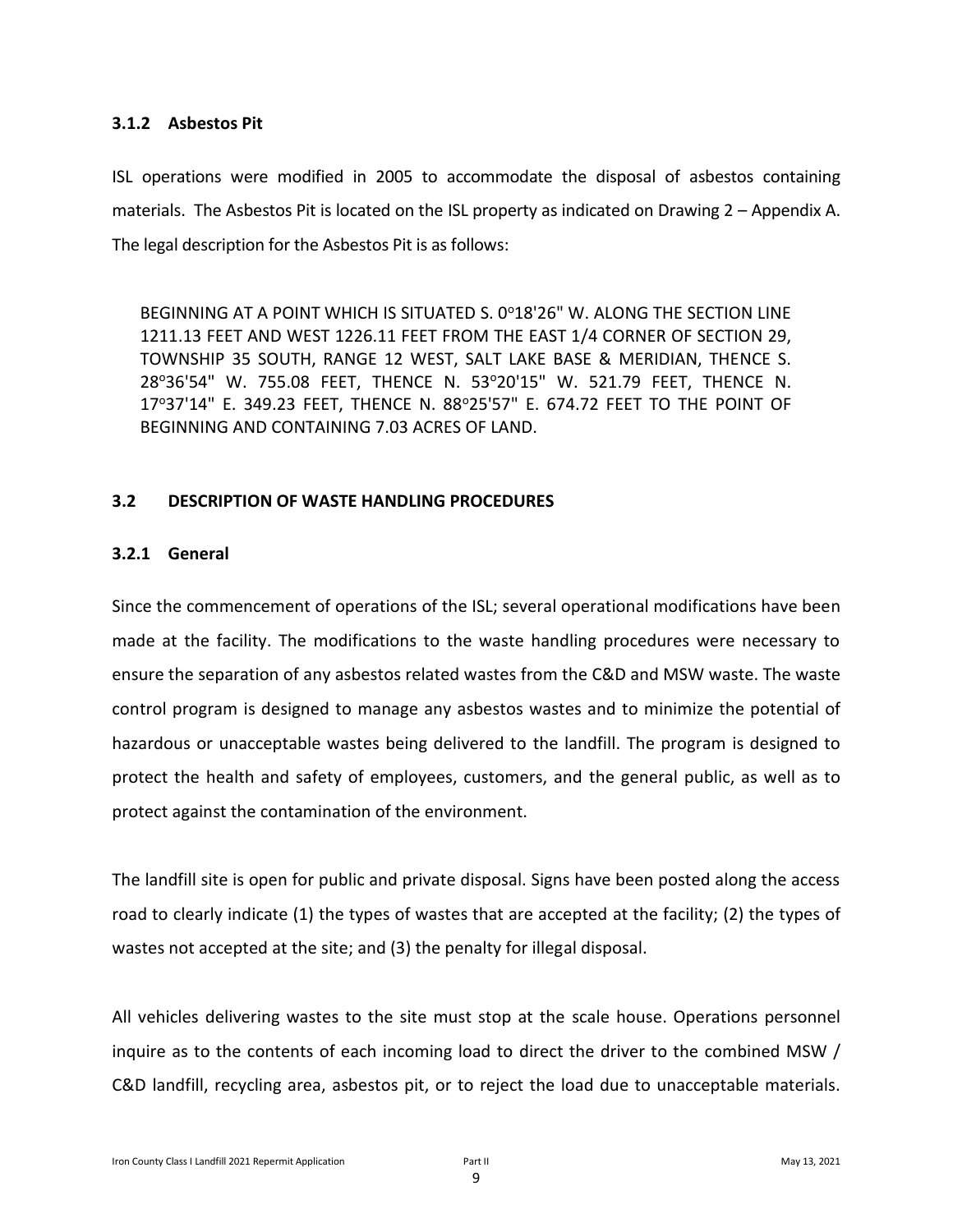Any vehicle suspected of carrying unacceptable materials (liquid waste, sludges, or hazardous waste) will be prevented from entering the disposal areas unless the driver can provide evidence that the waste is acceptable for disposal at the site. ICSW reserves the right to refuse service to any suspect load. Vehicles carrying unacceptable materials will be required to exit the site without discharging their loads.

Once it is determined that the wastes entering the landfill are not of a hazardous, asbestos or PCB containing materials, or of an unacceptable nature, the driver is directed to the working face. If the scale house personnel suspect that any load contains unacceptable materials, the scale house will then notify the Landfill Technicians that a load is suspect and that load will be further inspected at the landfill tipping area before final disposal is allowed.

Loads will be regularly surveyed at each of the tipping areas. If a discharged load contains inappropriate or unacceptable material, the discharger will be required to reload the material and remove it from the landfill site. If materials such as PCB's are suspected, the discharger will be required to reload the material and remove it from the landfill.

If the discharger is not immediately identified, the area where the unacceptable material was discharged will be cordoned off. Unacceptable material will be moved to a designated area for identification and preparation for proper disposal. If the material is suspected to contain PCB's, a commercially available test kit will be utilized to confirms the presence material and it will be documented, reported to DWMRC and the local health department and disposed of properly.

#### **3.2.2 Waste Acceptance**

ICSW uses a solid waste software package entitled "PC Scale". With this program ICSW is able to track all incoming waste as well as bill and receive payment from all customers. When a vehicle with waste stops on the scale; the scale operator identifies the load as to whether it is a commercial hauler, general public, or private individual with an account. The proper codes are entered into the computer identifying the origin, hauler, and account number. All loads larger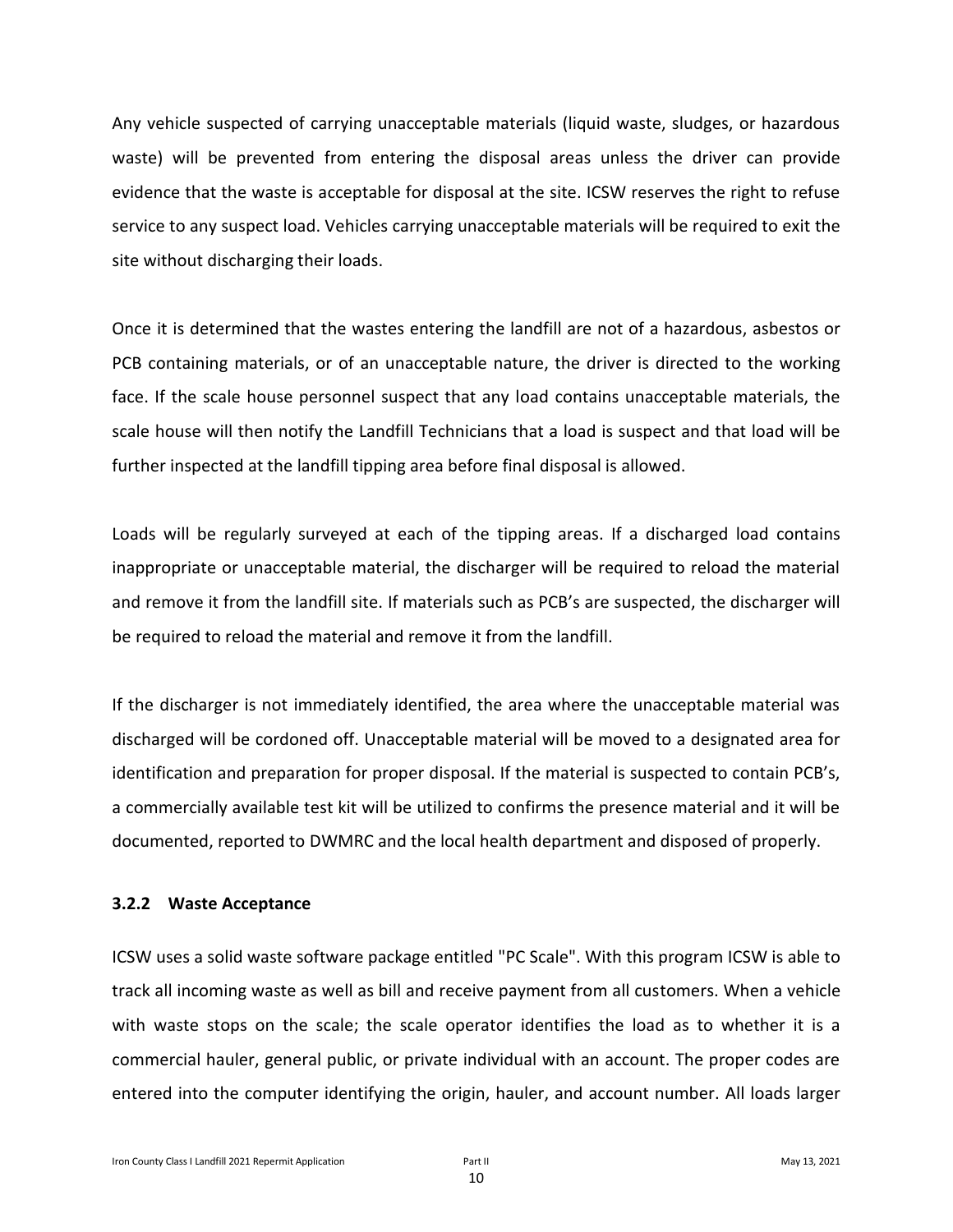than a pickup will are weighed and charged accordingly. Information regarding all transactions is stored on the in house computer at the landfill. All scale records are backed up on a weekly basis to minimize the potential for the loss of data. The information stored on the computer serves as the daily log. A monthly summary of all landfill transactions is created and kept on file at the landfill. Any or all transactions may be retrieved, as necessary.

No open burning is allowed. No smoking is allowed near the work face.

#### **3.2.3 Historic C&D / MSW Disposal**

The first phase of the historic waste disposal in the C&D Lindsey Pit involved end dumping the waste from the initial tipping area. The geometry of the pit was such that the C&D waste was dozed downslope into place. The bottoms 40 feet of the pit were filled using this method. Since that time, the C&D wastes have been dumped at the toe of the work face when possible and spread up the slope in one to two foot lifts, keeping the slope at a typical five to one (horizontal to vertical) configuration. Due to the access restrictions of the first Phase (and the initial portion of the second Phase) of landfilling, ICSW personnel typically elected to transfer C&D waste into the pit with limited access for public use due to safety issues.

Cover soils have been historically applied to all areas of the C&D cell at a minimum of every 30 days. C&D waste disposal will now be managed in both pits and will be treated like MSW with cover soils being applied daily.

The first phase of waste placed in the MSW landfill involved end dumping the waste from the initial tipping area into the lowest areas of the Armstrong Pit. The initial geometry of the pit was such that the waste was dozed downslope into place. Once the bottom of the pit was filled sufficiently to provide safe truck access to the working face; waste was delivered directly to the working face.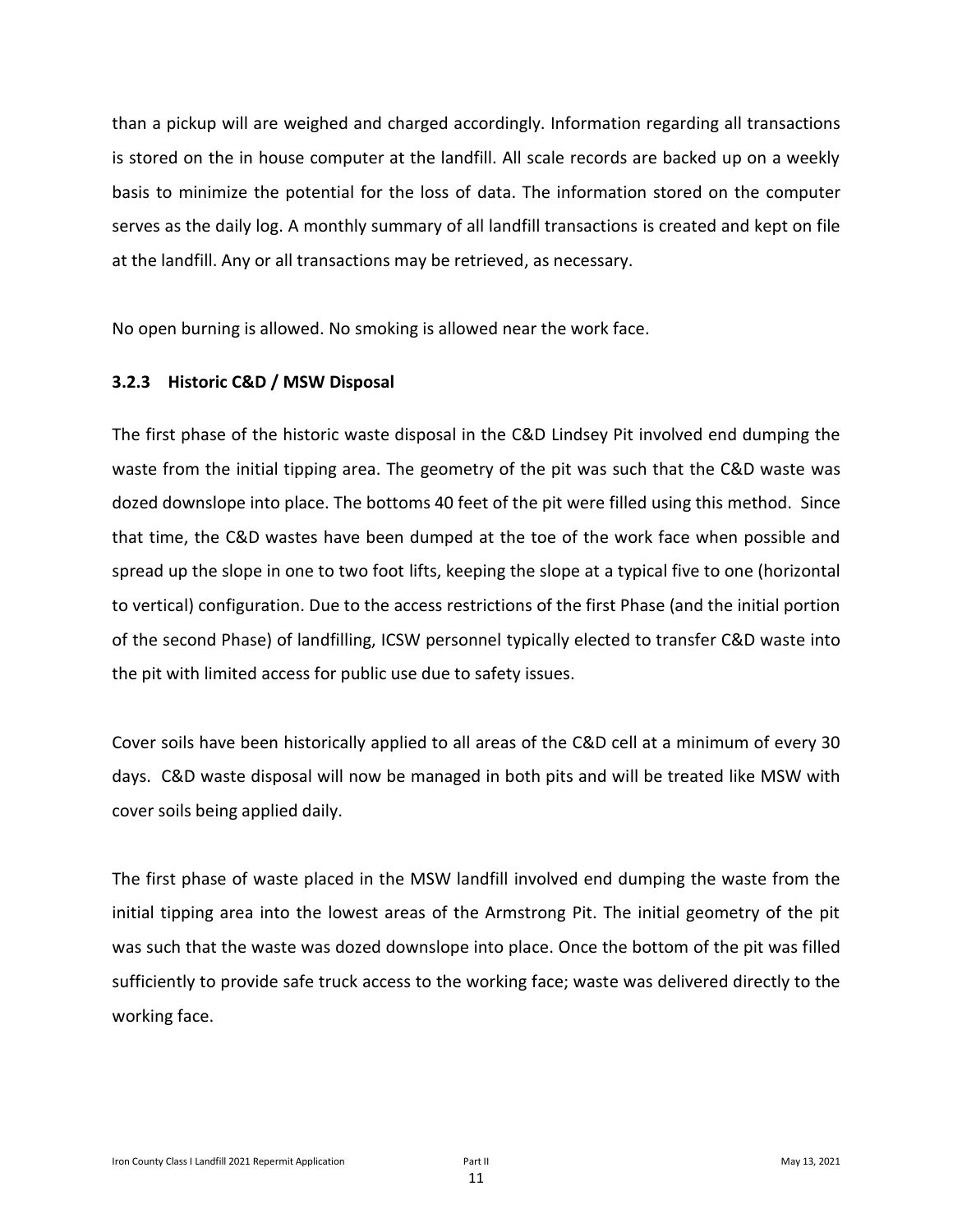#### **3.2.4 Future C&D / MSW Disposal**

Currently, C&D wastes are still being delivered to the Lindsey Pit with MSW being delivered to the Armstrong Pit. Once this permit renewal is reviewed and approved by the DWMRC, C&D and MSW waste disposal will be disposed in one common operational face. The Lindsey and Armstrong Pits will receive both C&D and MSW wastes.

Wastes delivered to the working face is dumped at the toe of the working face when possible and spread up the slope in one to two foot lifts, keeping the slope at a typical five to one (horizontal to vertical) configuration.

Work face dimensions will be kept narrow enough to minimize blowing litter and reduce the amount of soil needed for cover.

Typically, the compactor is operated with the blade facing uphill. Equipment operations across the slope are avoided to minimize the potential of equipment tipping over. In addition to safety concerns, a toe of slope to crest of slope working orientation provides the following benefits:

- Increases effective compaction.
- Increased visibility for waste placement and compaction.
- More uniform waste distribution.

The wastes will be compacted by making three to five passes up and down the slope. Compaction reduces litter, differential settlement, and the quantities of cover soil needed. Compaction also extends the life of the site, reduces unit costs, and leaves fewer voids to help reduce vector problems. Care is taken that no holes are left in the compacted waste. Voids are filled with additional waste as they develop.

12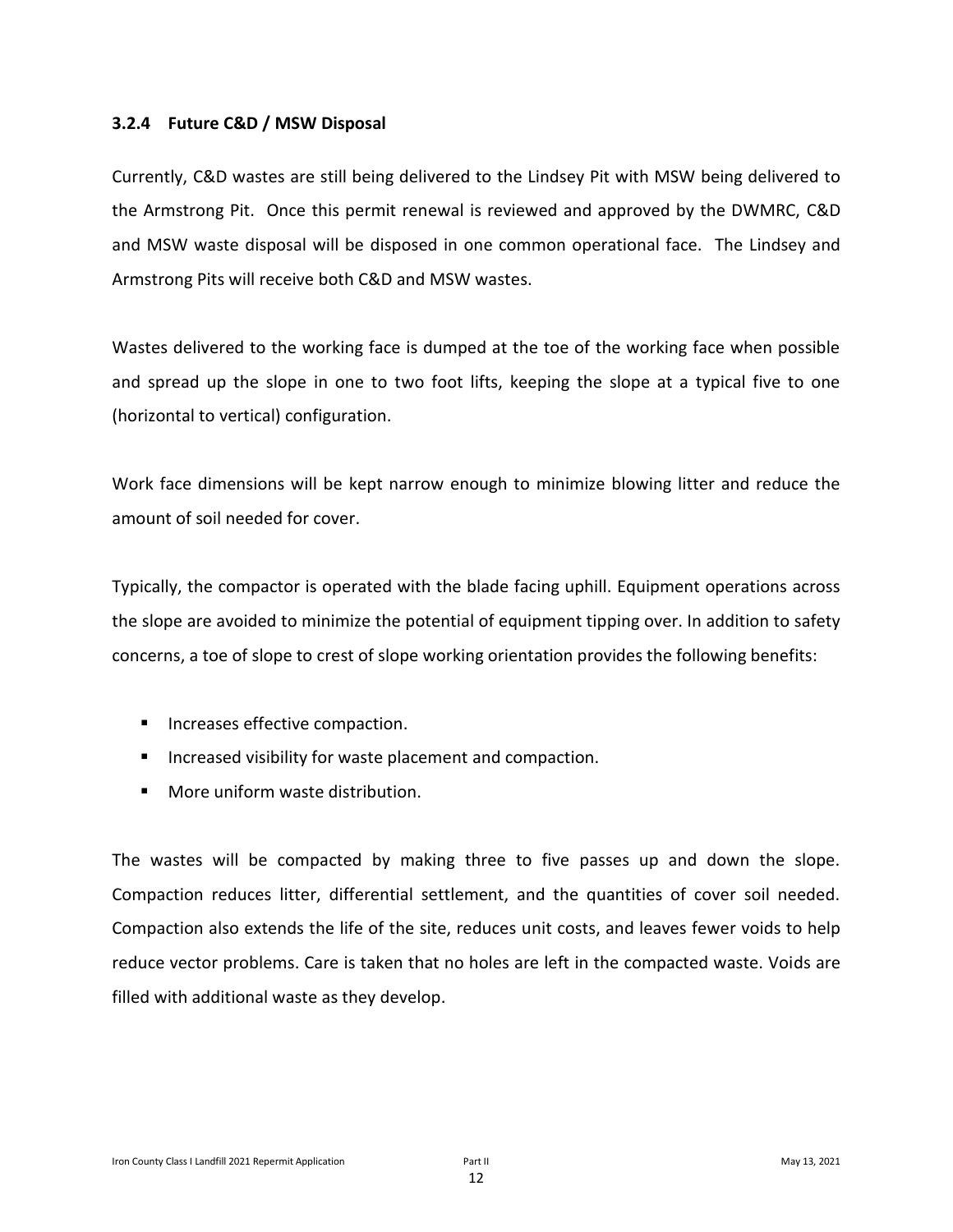Cover soils will be applied to all areas of the active cell (whether the cell is located in the Lindsay or Armstrong pits) daily. Intermediate cover will be placed in active areas of the landfill that will not receive waste within 30 days.

#### **3.2.5 Special Wastes**

#### *3.2.5.1 Used Oil and Batteries*

ICSW no longer accepts used oil or batteries at the landfill. In the past they have been collected and transported to recycling facilities. Patrons with these items now are directed to take these items to appropriate recycling facilities themselves.

#### *3.2.5.2 Bulky Wastes*

White goods are accepted at the ISL and are separated for recycling. For appliances containing refrigerants, all refrigerants must be removed prior to disposal at the ISL. Once the removal of refrigerants is double checked, appliances are loaded into the metal bin for recycling. Used cars are accepted and stored near the Armstrong Pit.

#### *3.2.5.3 Tires*

ISL accepts small quantities of tires from the general public. Commercial haulers are prohibited from disposing of tires. A total of four passenger tires are accepted from the public with each load.

#### *3.2.5.4 Dead Animals*

Dead animals are typically incorporated into the face of the landfill and not disposed of in a separate pit. The incorporation of the carcasses into the landfill is accomplished by pushing up the toe of the face and depositing the animal in the bottom of the toe; waste is then pushed over the top of the animal. In the event of a large amount of dead animals that need to be processed, ISL personnel will prepare a dedicated pit within the landfill rather than incorporating them into the working face.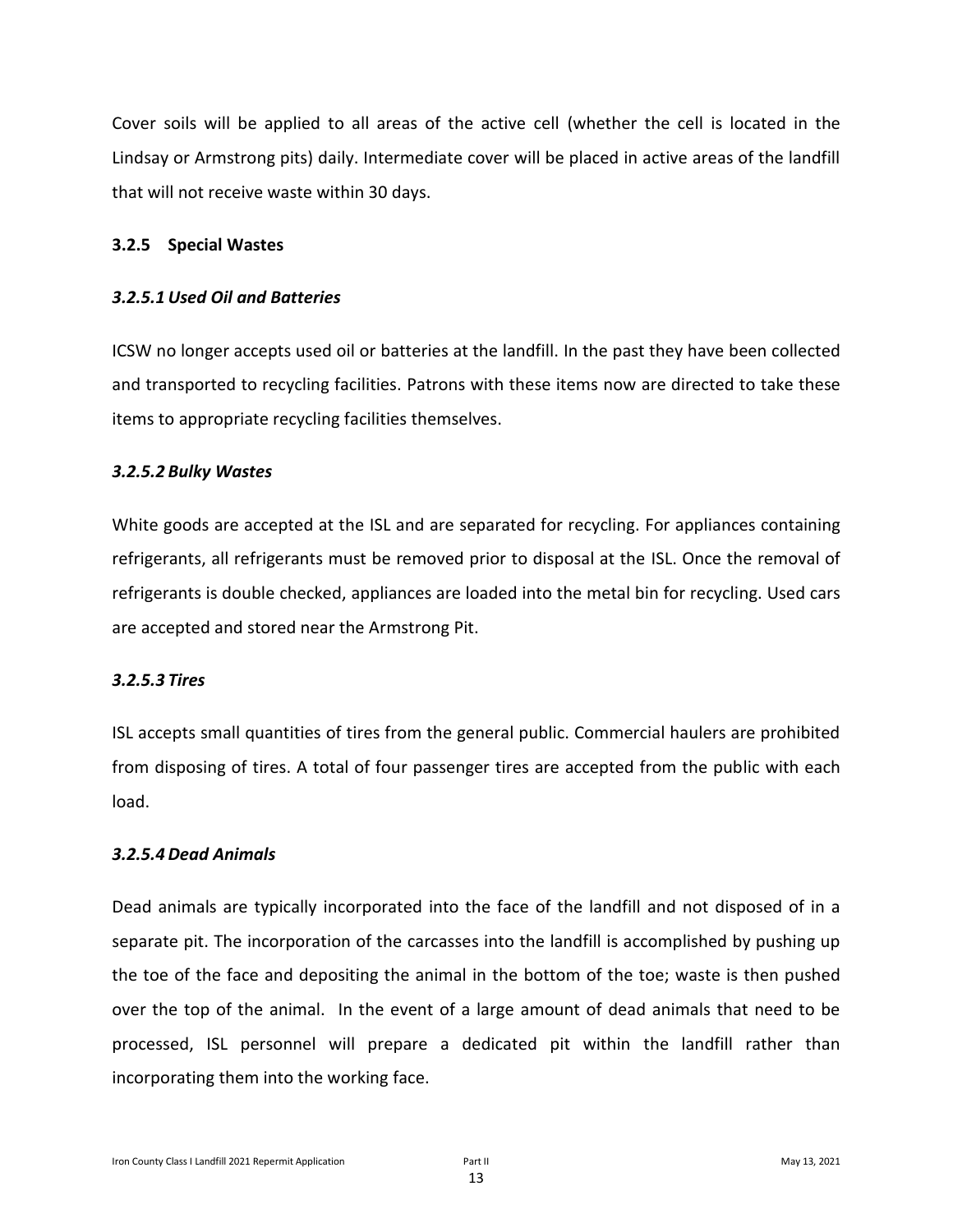#### *3.2.5.5 Asbestos Waste*

ISL accepts a limit amount of asbestos waste, typically less than 50 tons per year. ISL has developed asbestos management procedures (and a separate fenced cell) to minimize the risk of asbestos related waste to humans and the environment. ISL accepts only locally generated asbestos waste. Asbestos generators and transporters are required to make arrangements for asbestos disposal at a minimum of 24 hours prior to delivery to the landfill.

Asbestos wastes shall be handled, transported, and disposed in a manner that will not permit the release of asbestos fibers into the air and must otherwise comply with Sections R307-1-4.12 and R307-8 and 40 CFR Part 61, Subpart M, 1995ed.

- Accept asbestos wastes by appointment only. Require a 24 to 48 hour notice.
- Do not accept friable asbestos waste unless it has been double bagged in plastic bags of 6-mil or thicker, and thoroughly wetted to prevent fiber release. Asbestos slurries must be in leak-proof and air-tight rigid containers if they are too heavy for plastic bags.
- All asbestos containers must be labeled with the name of the waste generator, the location where it was generated, and tagged with a warning label that conforms to the requirements of 40 Code of Federal Regulations (CFR) Part 61.149(2), 1991 ed.
- Upon arriving at the gate, the transporter of the asbestos must present a waste shipment record. The Landfill Technician will verify the quantities received and sign the waste shipment record. Iron County Landfill personnel will send a copy of the waste shipment record to the generator within 30 days.
- Direct the transporter to the asbestos trench for off-loading. Caution the transporter to take care not to break the containers. Cover the wastes immediately with at least 12 inches of soil.
- Do not compact asbestos wastes until they are completely covered with a minimum of 12 inches of non-asbestos material.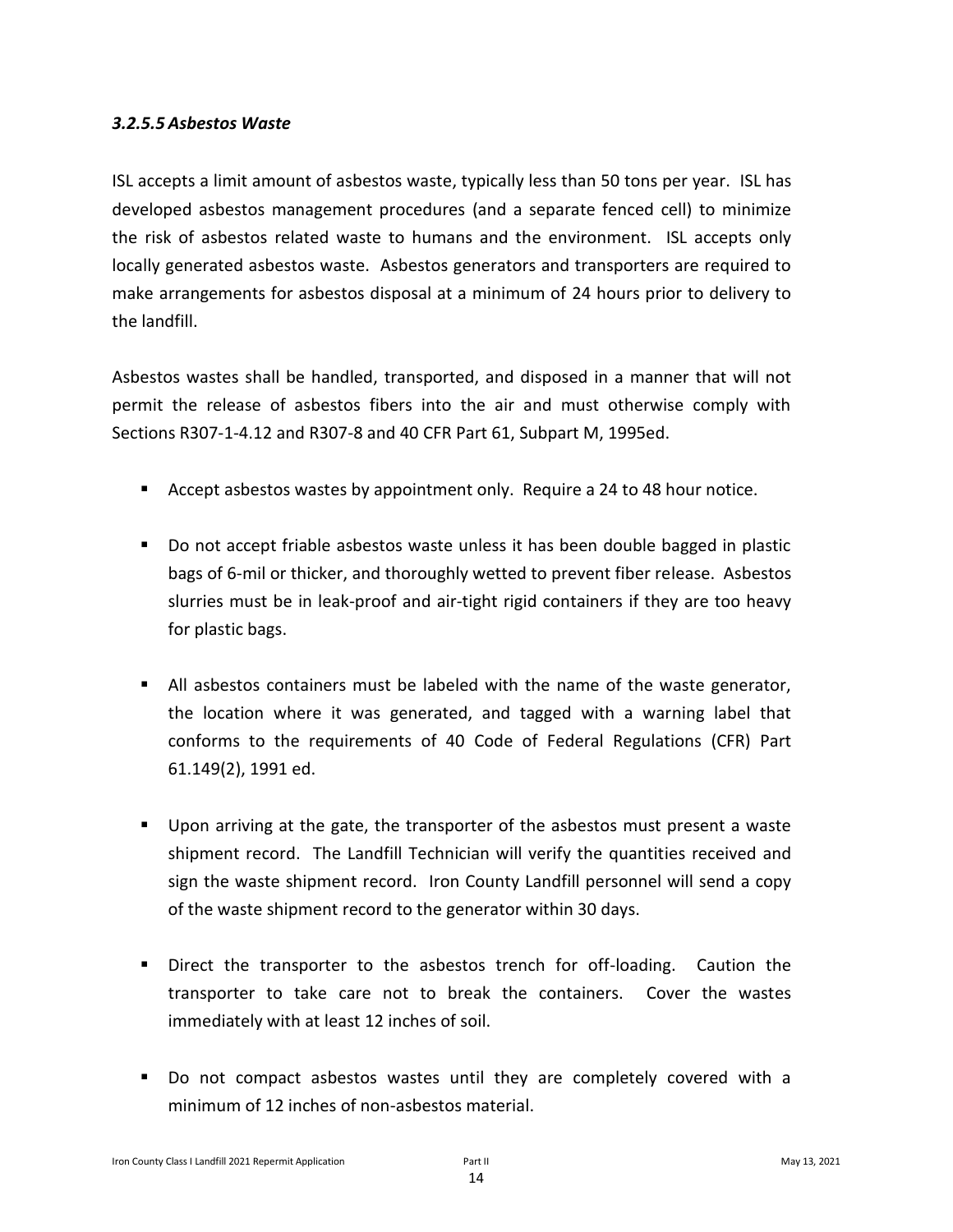■ Restrict public access to areas containing asbestos. The asbestos containing areas are to be properly marked. Warning signs will be placed at the entrance and around the perimeter of the disposal area at distances not exceeding 200 feet.

#### *3.2.5.6 Grease By-Products*

Waste from restaurant grease traps and related by-products are accepted at the ISL. If the waste passes the paint filter test, it is deposited at the working face and covered daily. The grease related wastes are typically stabilized by the addition of sawdust prior to transport to the ISL facility. ISL receives grease related wastes weekly. If the grease trap or sump disposal wastes have excess liquids, the materials are dumped on a dedicated tailings pile and held until the excessive liquid evaporates. Solid waste residue is then hauled to the working face.

#### *3.2.5.7 Dry Sewer Sludge*

Dry sewer sludge is accepted for disposal into the landfill if both the paint filter test and all TCLP requirements are met.

#### *3.2.5.8 Car Wash Sediment*

Car wash sediment is accepted for disposal into the landfill if both the paint filter test and all onsite screening criteria are met. Periodically ISL requires that a TCLP test be completed by waste generator for car wash sediment.

#### **3.3 WASTE INSPECTION**

#### **3.3.1 Landfill Spotting**

Learning to identify and exclude prohibited and hazardous waste from the ISL is a requirement to maintain each landfill classification and necessary for the safe operation of the facility. The Landfill Technicians are required to receive initial and periodic hazardous waste screening inspection training. Waste screening certificates of the training received are kept in the personnel files.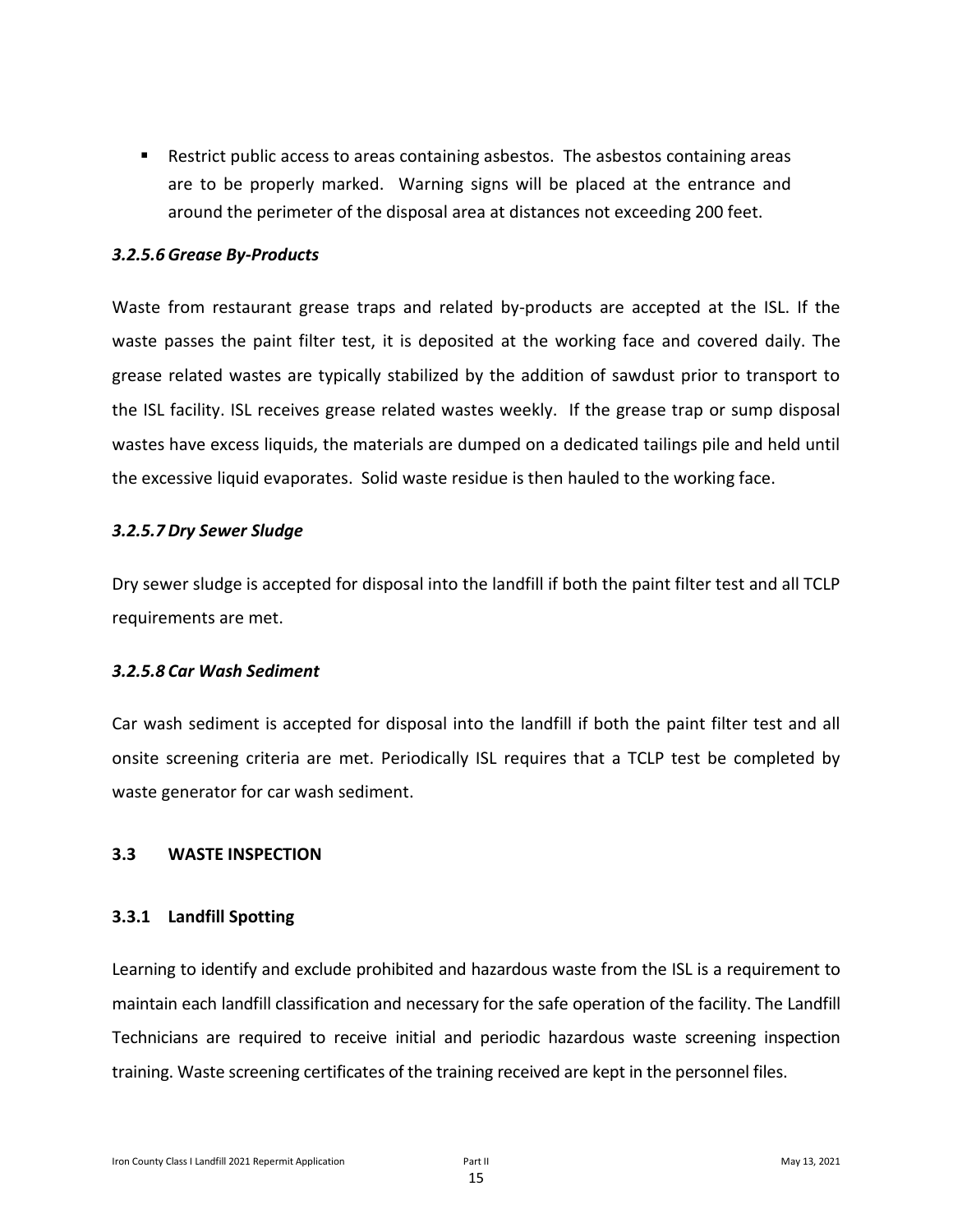#### **3.3.2 Random Waste Screening**

Random inspections of incoming loads are conducted according to the schedule established by the Landfill Supervisor. If frequent violations are detected, additional random checks are scheduled at the discretion of the Landfill Supervisor (typically 1 random check per 50 loads but no less than 1 random check per 100 loads).

If a suspicious or unknown waste is encountered, the Landfill Technician proceeds with the waste screening as follows:

- The driver of the vehicle containing the suspect material is directed to the waste screening area.
- The random load inspection record (Appendix C) is completed.
- Protective gear is worn (leather gloves, steel-toed boots, and hard hat).
- The suspect material is spread out with landfill equipment or hand tools and visually examined. Suspicious marking or materials, like the ones listed below, are investigated further:
	- − Containers labeled hazardous
	- − Material with unusual amounts of moisture
	- − Biomedical (red bag) waste
	- − Unidentified powders, smoke, or vapors
	- − Liquids, sludges, pastes, or slurries
	- − Asbestos or asbestos contaminated materials
	- − Batteries
	- − Other wastes not accepted by the Landfill
- The Landfill Supervisor is called if unstable wastes that cannot be handled safely or radioactive wastes are discovered or suspected.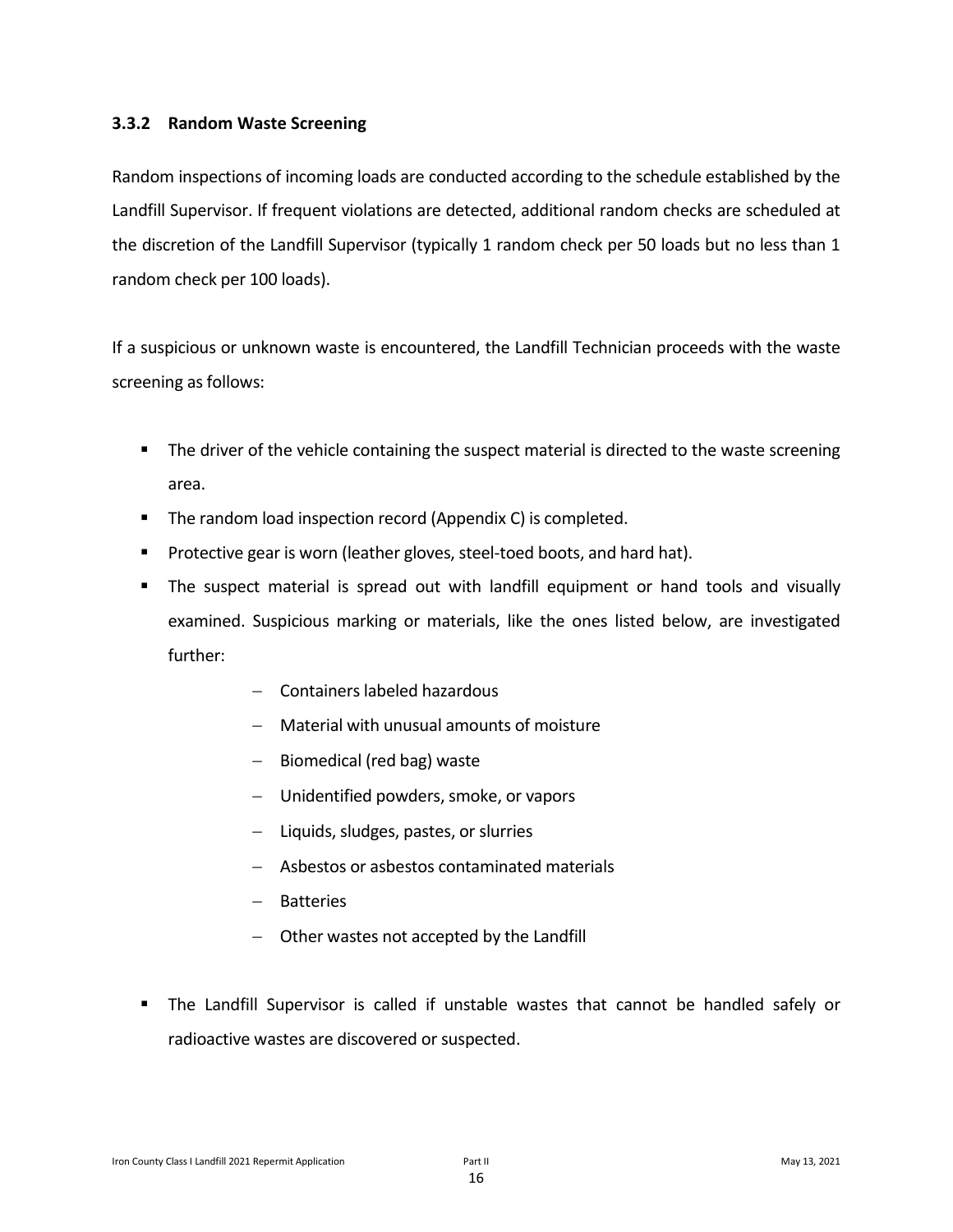#### **3.3.3 Removal of Hazardous or Prohibited Waste**

Should hazardous or prohibited wastes be discovered during random waste screening or during tipping, the waste is removed from the landfill(s) as follows:

- The waste is loaded back on the hauler's vehicle. The hauler is then informed of the proper disposal options.
- If the hauler or generator is no longer on the premises and is known, they are asked to retrieve the waste and informed of the proper disposal options.
- The Landfill Supervisor arranges to have the waste transported to the proper disposal site and then bill the original hauler or generator.

A record of the removal of all hazardous or prohibited wastes will be kept in the site operational records.

#### **3.3.4 Hazardous or Prohibited Waste Discovered After the Fact**

If Hazardous or prohibited wastes are discovered after the fact, the following procedure will be used to remove them:

- Access to the area is restricted.
- **E** The Landfill Supervisor is immediately notified.
- The Landfill Technician removes the waste from the working face if it is safe to do so.
- **The waste is isolated in a secure area of the landfill and the area cordoned off.**
- Local authorities are notified as appropriate.

The DWMRC, the hauler (if known), and the generator (if known) will be notified within 24 hours of the discovery. The generator (if known) is responsible for the proper cleanup, transportation, and disposal of the waste.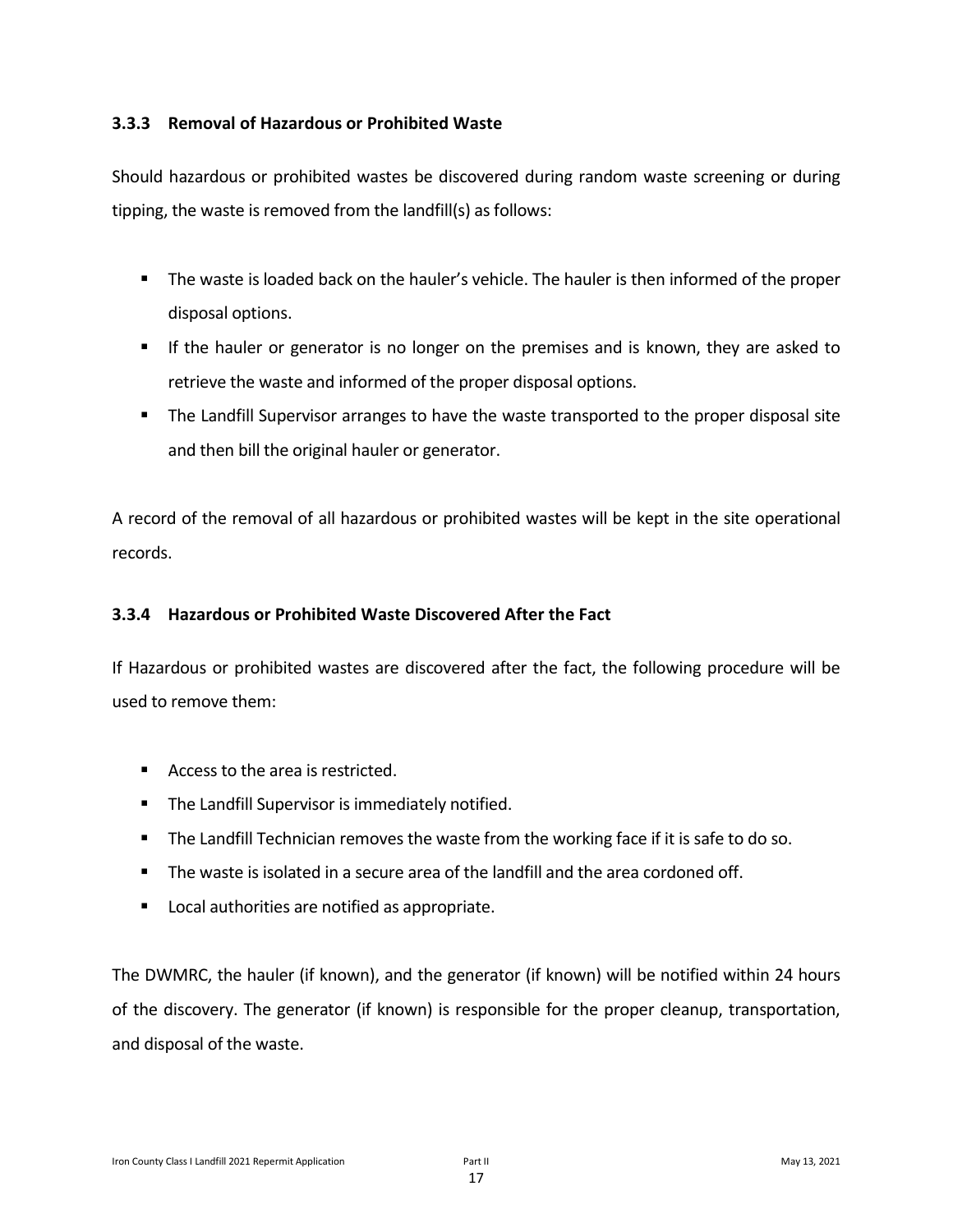#### **3.3.5 Notification Procedures**

The following agencies and people are contacted if any hazardous materials are discovered at the Landfill:

- Bruce Anderson, Landfill Supervisor.........................................(435) 865-7015
- Iron County Health Department...............................................(435) 586-2437
- Director, DWMRC......................................................................(801) 536-0200
- Cedar City. Fire Department.....................................................(435) 586-2964

A record of conversation is completed as each of the entities is contacted. The record of conversation is kept in the site operational records.

#### **3.4 FACILITY MONITORING AND INSPECTION**

#### **3.4.1 Groundwater**

The Lindsey Pit is not required to monitor groundwater. Groundwater monitoring of the Armstrong Pit is conducted as prescribed in the Groundwater and Leachate Monitoring Plan (Appendix E).

#### **3.4.2 Surface Water**

Run-on diversion structures have been installed around the perimeters of both pits in an effort to reduce the volume of water that can contact waste. The diversion structures include both ditches and berms where appropriate. Potential run-on waters are diverted before the waters drain onto the excavated slopes of the pit. Due to the variability of surface soil and rock outcroppings, the location of the drainage structures have been field located.

In general, surface water that falls within the pit excavations (below run-on diversion structures) will naturally be routed into low areas of each pit. The run-on will be directed, where possible, away from the access road at the entrance to the active face.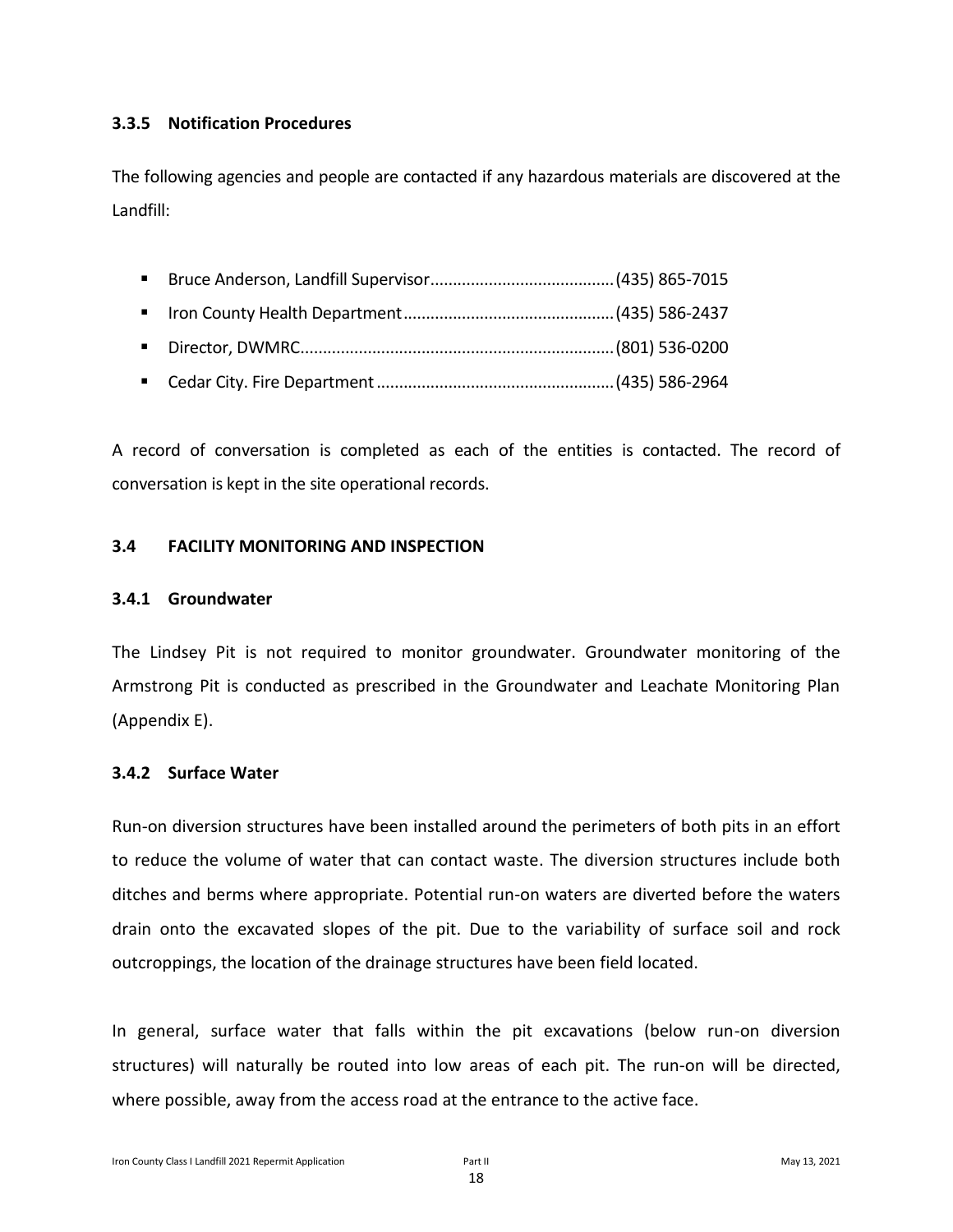Run-off from the final cover will be managed by a combination of berms and ditches. The berms will be placed to divert the water around the active area to ditches. Drawings 3, 4 and 5 (Appendix A) illustrate the locations of the run-off control structures; details for ditch construction are shown on Drawing 6.

ICSW staff will inspect the drainage system monthly. Temporary repairs will be made as required to any observed deficiencies until permanent repairs can be scheduled. ICSW or a licensed general contractor will repair drainage facilities as required.

#### **3.4.3 Leachate Collection**

The Armstrong and Lindsey Pits are not required to collect leachate.

#### **3.4.4 Landfill Gas**

Landfill gases will be measured quarterly at the Armstrong Pit, the Lindsey Pit, and around facility buildings.

#### **3.4.5 General Inspections of Machines and Equipment**

Routine inspections are necessary to prevent malfunctions and deterioration, operator errors, and discharges that may cause or lead to release of wastes to the environment or a threat to human health. Landfill Technicians are responsible for conducting and recording routine inspections of the landfill facilities and equipment according to the following schedule:

- Landfill Technicians (when operating equipment) perform pre-operational inspections of all equipment daily. A post-operational inspection is performed at the end of each shift while equipment is cooling down.
- All equipment is on a regular maintenance schedule. The on-site mechanic performs all oil changes and a complete inspection of each piece of equipment at this time. A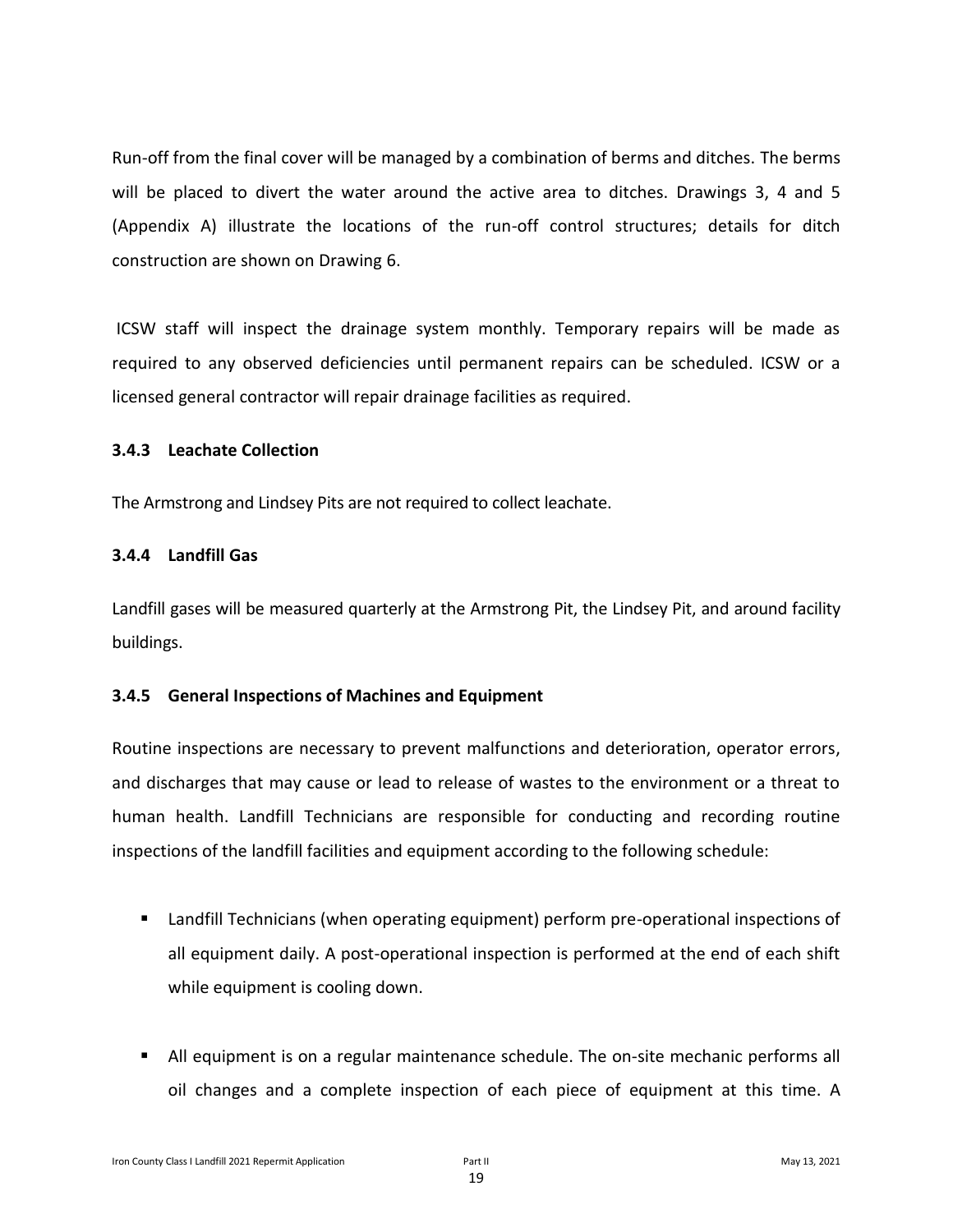logbook is maintained on each piece of equipment and any repairs and comments concerning the inspection are contained in the log. Oil samples are pulled when each machine is serviced and results are recorded in the machine log.

- Facility inspections are completed on a quarterly basis. Any needed corrective action items are recorded and the Landfill Technicians complete needed repairs. If a problem is of an urgent nature, the problem is corrected immediately.
- Scale maintenance will be performed as required, with calibration performed annually at a minimum. The scale is certified on an annual basis.

#### **3.5 CONTIGENCY AND CORRECTIVE ACTION PLANS**

The following sections outline procedures to be followed in case of fire, explosion, run-on/run-off contamination, or suspected groundwater contamination:

The Iron County Fire Department is contacted in all cases where hazardous materials are suspected to be involved.

#### **3.5.1 Fire**

The potential for fire is a concern in any landfill. The ISL follows a waste handling procedure to minimize the potential for a landfill fire. If any load comes to the landfill on fire, the driver of the vehicle is directed to a pre-designated area away from the working face. The burning waste is unloaded, spread out, and immediately covered with sufficient amounts of soil to smother the fire. Once the burning waste cools and is deemed safe, the material will then be incorporated into the working face. Some loads coming to the landfill may be on fire but not detected until after being unloaded at the working face. If a load of waste that is on fire is unloaded at the working face, the load of waste is immediately removed from the working face, spread out, and covered with soil.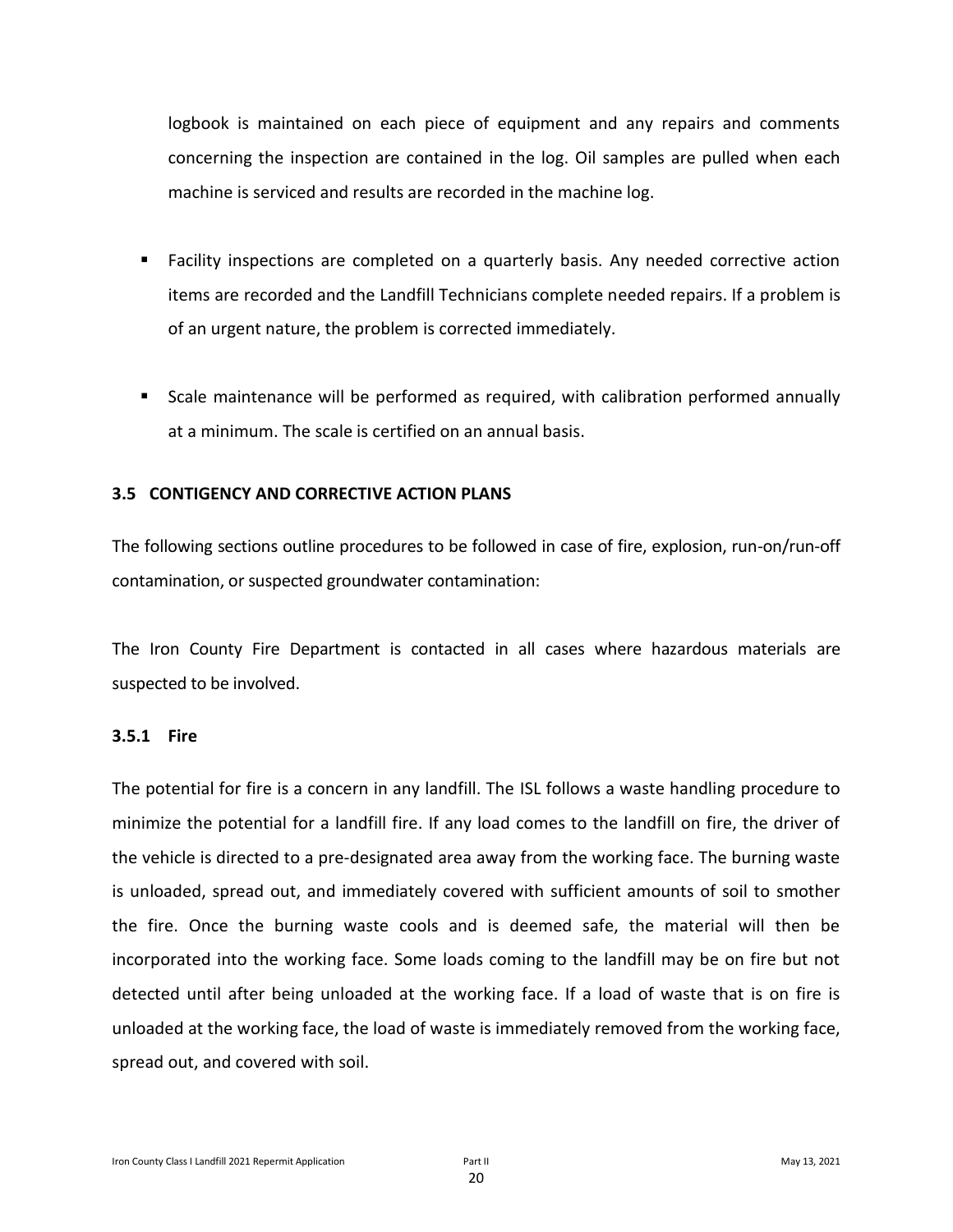The Iron County Fire department is called if it appears that landfill personnel and equipment cannot contain any fire at the landfill. The Iron County Fire department is also called if a fire is burning below the landfill surface or is difficult to reach or isolate.

In case of fire, the Landfill Supervisor is notified immediately. A written report detailing the event is placed in the operating record within seven days, including any corrective action taken.

#### **3.5.2 Explosion**

If an explosion occurs or seems possible, all personnel and customers are accounted for and the Landfill is evacuated. Corrective action is immediately evaluated and implemented as soon as practicable.

The Landfill Supervisor is notified immediately and the Iron County Fire department is called. The Director is notified immediately.

#### **3.5.3 Failure of Run-On/Run-Off Containment**

The purpose of the run-on/run-off control systems is to manage the stormwater falling in or near the landfill. Due to the surrounding topography and geometry of the Armstrong and Lindsey Pits, run-on control measures are limited. Were possible, water is diverted away from the landfill by utilizing ditches and berms. These ditches are inspected on a regular basis and repaired as needed. All precipitation falling on the side slopes of the Pits will flow towards the working area. The working face will be sloped to direct the run-on away from access roads.

As the landfill reaches an elevation where the storm water will drain from the Armstrong and Lindsey Pit areas, perimeter ditches and berms will be constructed. If a run-off ditch or berm fails, temporary berms or ditches will be constructed until a permanent run-off structure can be repaired.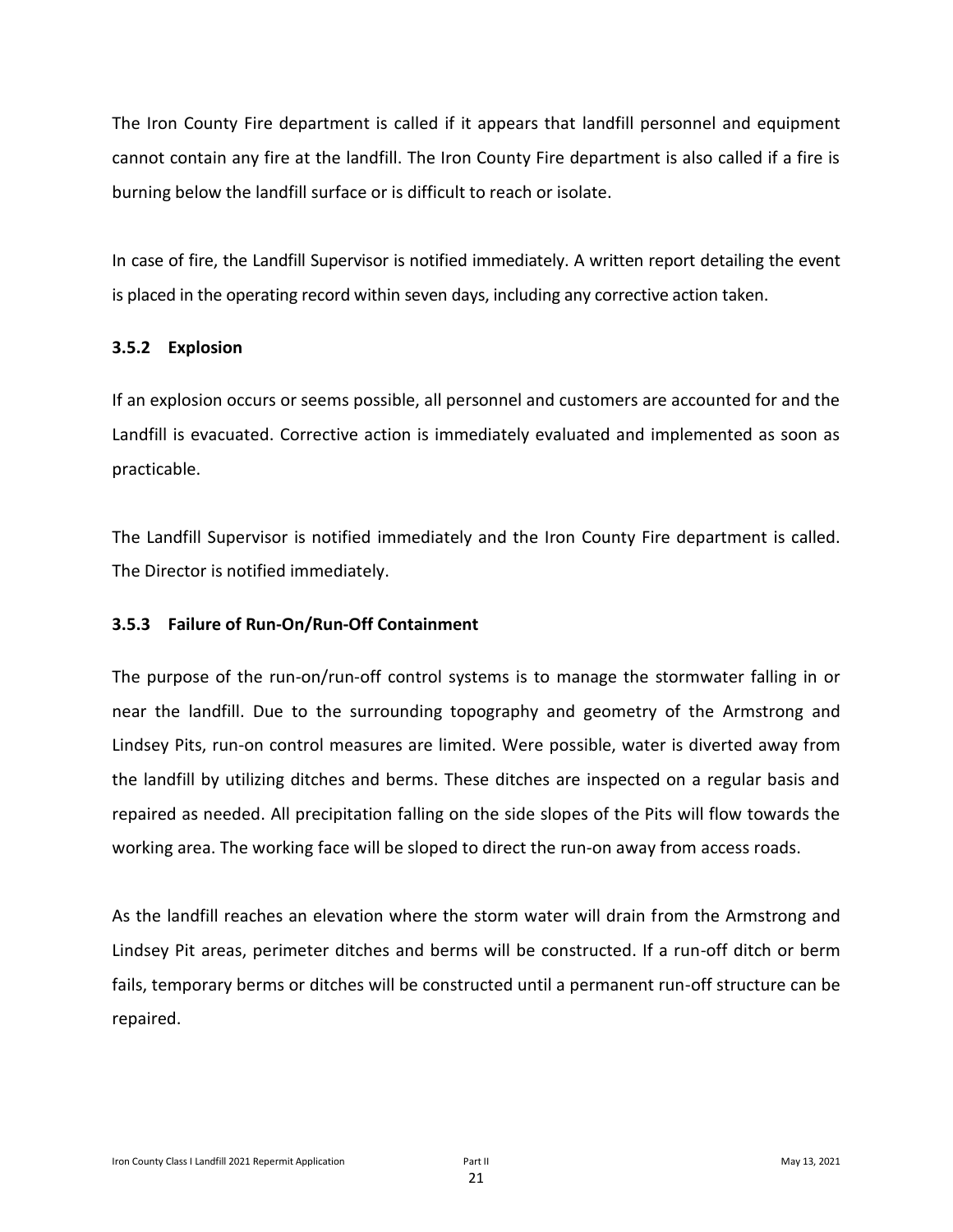Any temporary berms or other structures are checked at least every 2 hours during the storm event until storm water flow has stopped. Permanent improvements or repairs are made as soon as practicable.

The Landfill Supervisor is notified immediately if a failure of the run-off systems is discovered. The event is fully documented in the operating record, including corrective action within 14 days.

#### **3.5.4 Groundwater Contamination**

If ground water contamination is ever suspected, studies to evaluate the potential contamination will be conducted and the existence and/or extent of contamination will be documented. This program may include the installation of ground water monitoring wells. A ground water monitoring program would be developed and corrective action taken as deemed necessary, with the approval of the Director.

#### **3.6 CONTINGENCY PLAN FOR ALTERNATIVE WASTE HANDLING**

The most probable reason for a disruption in the waste handling procedures at the ISL will be weather related. The landfill(s) may close during periods of inclement weather such as high winds, heavy rain, snow, flooding, or any other weather-related condition that would make travel or operations dangerous. The ISL may also close for other reasons like fire, natural disaster, etc. In general, the ICSW staff works to minimize the possibility of disruption to waste disposal services from an operational standpoint.

In case of equipment failure, replacement equipment will be rented or leased to continue operations while repairs are being made. In the event of a disruption of service at the Iron County Landfill; wastes will be redirected to either the Parowan Landfill for Construction and Demolition waste or to Beaver County Landfill for MSW wastes.

22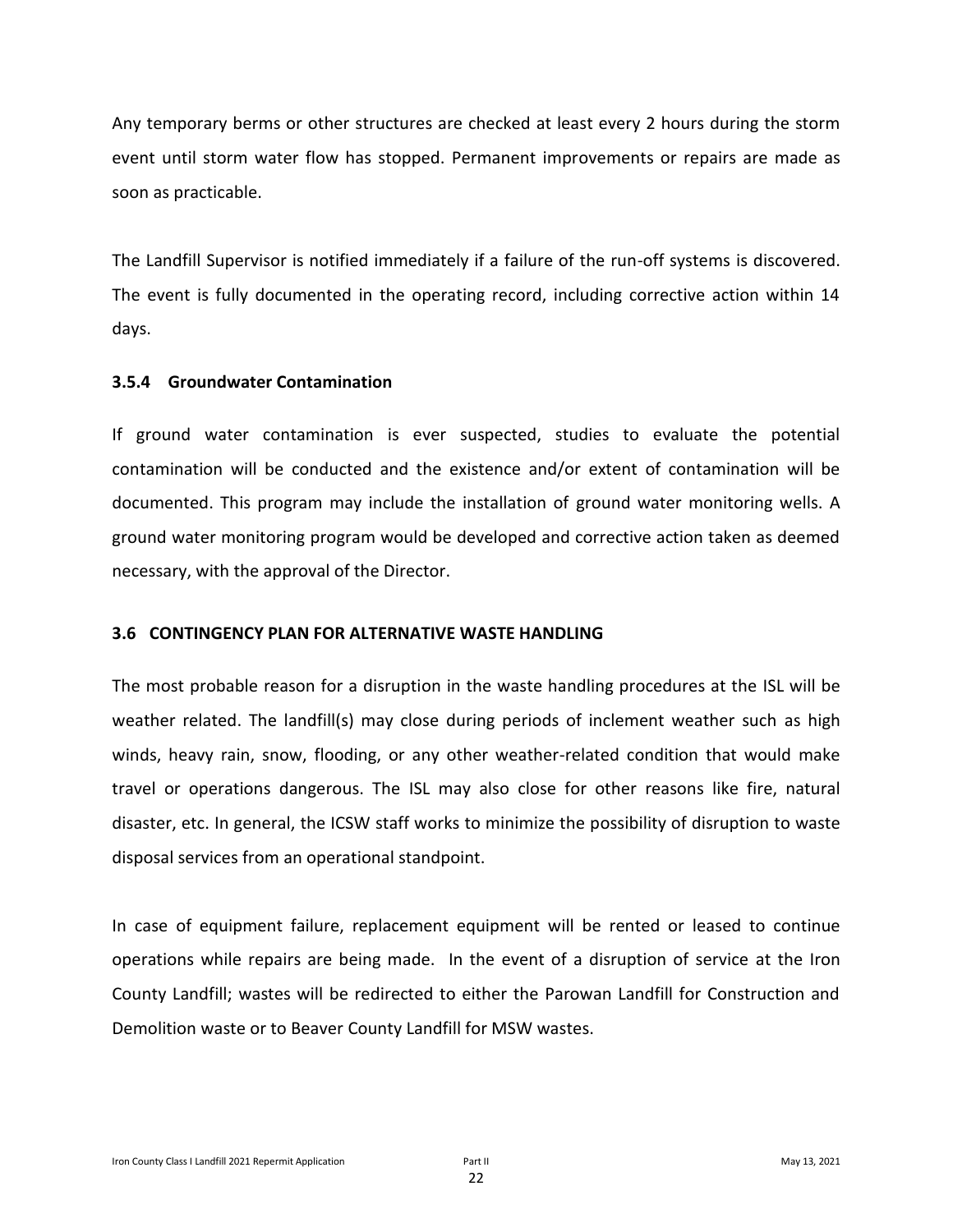#### **3.7 DISEASE AND VECTOR CONTROL**

The vectors encountered at the ISL are flies, birds, mosquitoes, rodents, skunks, and snakes. Due to the rural location of the landfill, stray house pets are occasionally encountered at the landfill. The program for controlling these vectors is as follows:

#### **3.7.1 Insects**

Eliminating breeding areas is essential in the control of insects. ICSW will minimize the potential breeding areas by covering the waste with soil at a minimum of daily for operations in both the Armstrong and Lindsey Pits and by maintaining sloped surfaces to reduce ponded water.

#### **3.7.2 Rodents**

Reducing potential food sources minimizes rodent populations at the landfill. The application of daily cover at the will minimize the potential food sources and the potential for rodents.

In the unlikely event of a significant increase in the number of rodents at the ISL, a professional exterminator will be contacted. The exterminator would then establish an appropriate protocol for pest control in accordance with all county, state, and federal regulations.

#### **3.7.3 Birds**

It is anticipated that the ISL will have minimal problems with birds. Good landfilling practices of waste compaction, daily covering of working faces, and the minimization of ponded water will alleviate most of the bird problems. If the occasional need arises, the birds will be encouraged to leave by using cracker and whistler shells.

#### **3.7.4 Household Pets**

Because of the landfill's location, some stray cats and dogs have wandered onto landfill property. When stray animals are encountered (and can be caught), they are turned over to the animal shelter located immediately east of the landfill. If the Landfill Technicians are unable to apprehend the animals, they are chased off the property.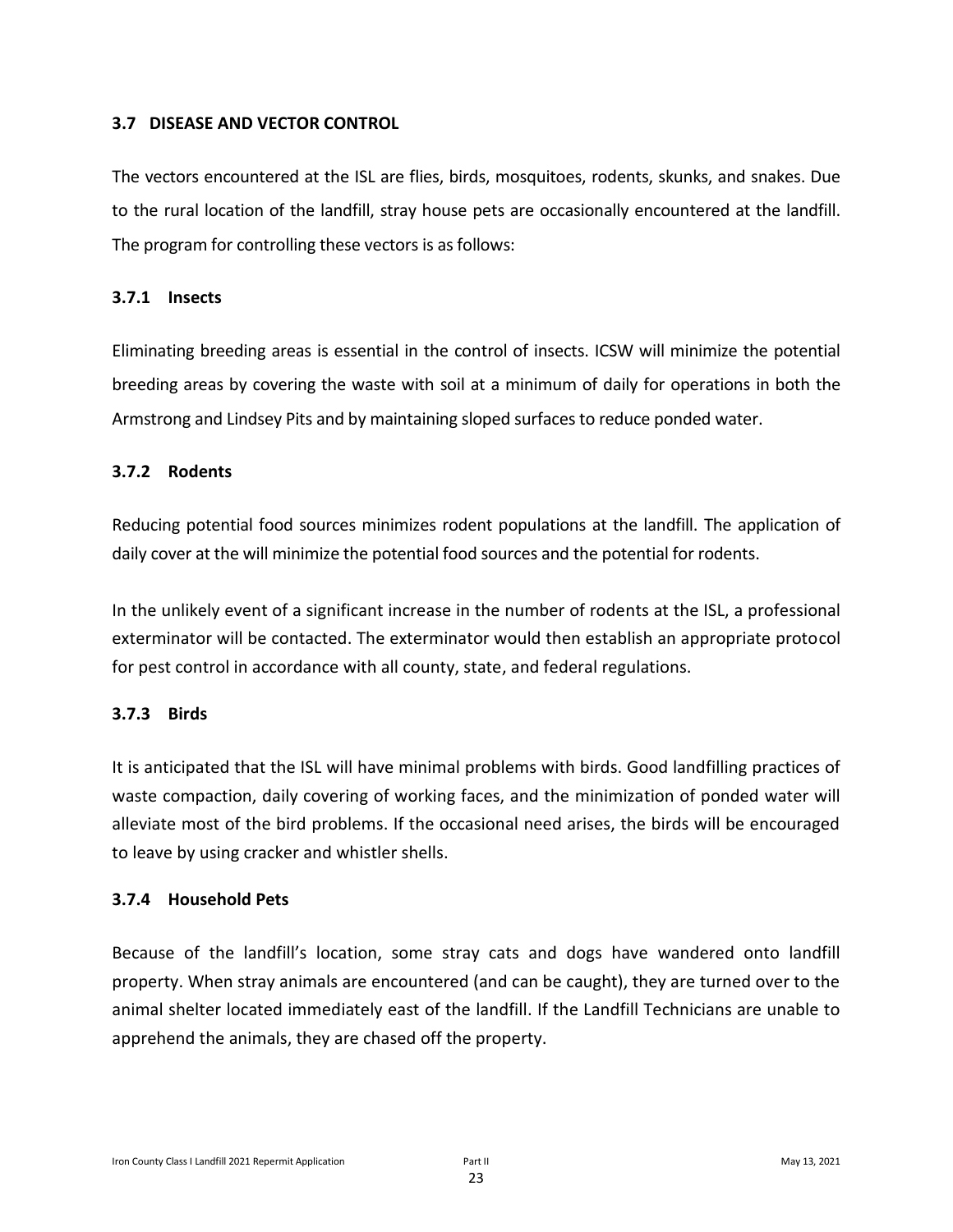#### **3.7.5 Wildlife**

The ISL has a variety of wildlife located on or near the landfill property. Wildlife includes deer, snakes, foxes, skunks, and coyotes. If problem skunks or snakes are encountered, they will be exterminated. If other site wildlife becomes a problem, the landfill will coordinate with the Division of Wildlife Resources to provide methods and means to eliminate the problem.

In the event that any of these vectors become an unmanageable problem, the services of a professional exterminator will be employed.

#### **3.7.6 Fugitive Dust**

The road leading to the Armstrong Pit is paved, however; the access road to the Lindsey Pit is an improved dirt/gravel road and will need occasional dust control measures. General landfill activities, site access by vehicles compounded by the occasional high wind may present a fugitive dust problem. If the dust problem elevates above the "minimum avoidable dust level", the landfill applies water to problem areas.

The ISL has a 10-wheel water truck on site to utilize for dust suppression. Water is applied to the un-paved roads leading from the paved access road to the tipping face and at the tipping face if occasionally necessary due to excessively dusty loads. Water will be applied as often as needed to control the dust.

#### **3.7.7 Litter Control**

Because waste currently deposited in the Lindsey and Armstrong Pits is largely shielded from wind by each of the pits geometry, the blowing of litter is generally minimal. However, due to the nature of landfilling operations, blowing litter will still be an occasional problem. Landfill personnel perform routine litter cleanup to keep the landfill and surrounding properties clear of windblown debris.

Whenever possible, the working face is placed down-wind so that blowing litter is worked into the landfill face. During windy conditions, landfill personnel minimize the spreading of the waste to reduce the amount of windblown debris. The prevailing wind on the site is from the southwest to the northeast.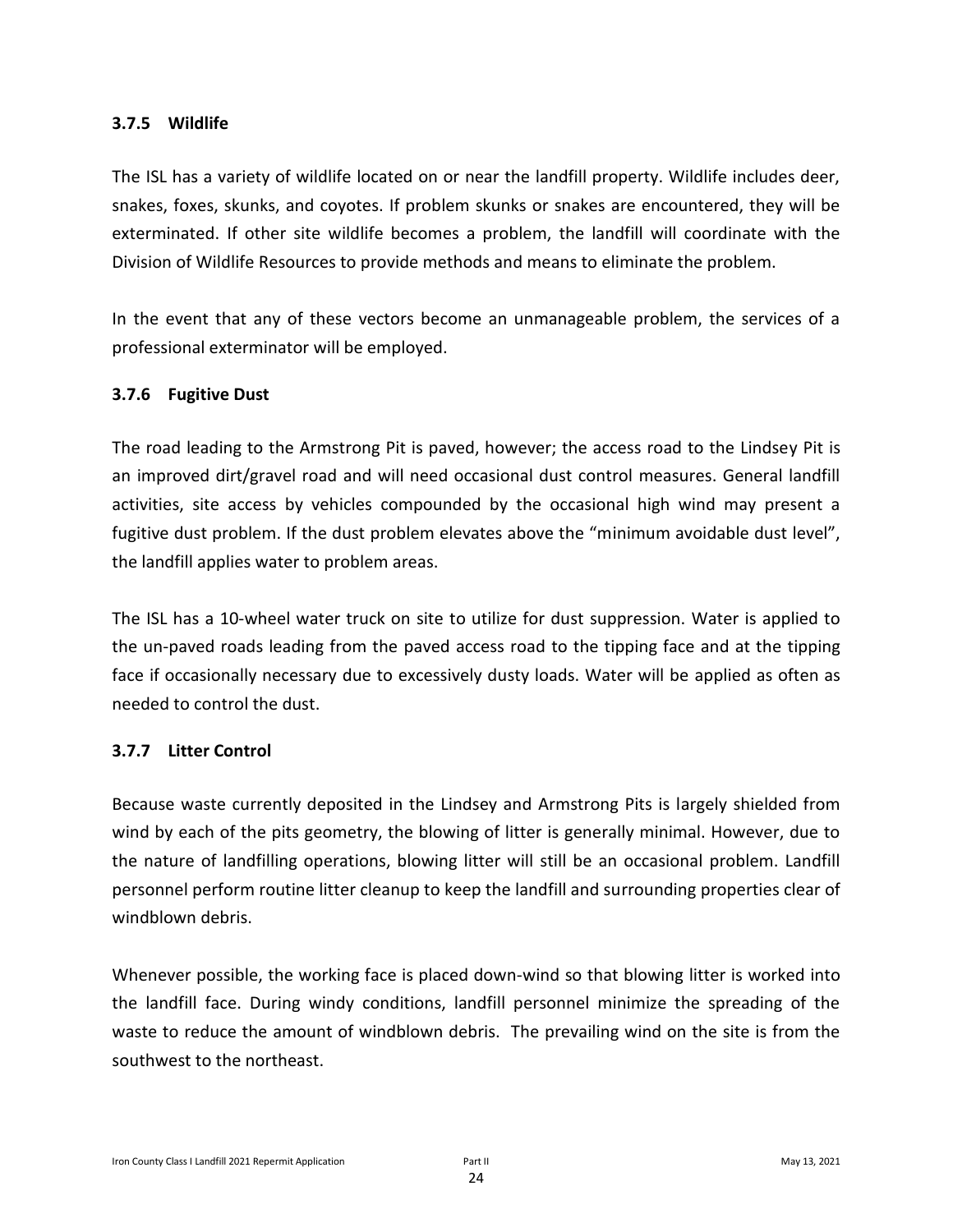#### **3.8 RECYCLING**

Currently, recycling activities are conducted in conjunction with the ongoing MSW and C&D operations. The bulk of materials recycled are metals and green waste.

#### **3.9 TRAINING PROGRAM**

As part of the initial training of new employees, the Landfill Operator's Manual is required reading. All personnel are required to review the approved permit annually.

All personnel associated with the operation of the landfill receive site-specific training annually. The "Sanitary Landfill Operator Training Course" offered by the Solid Waste Association of North America (SWANA) is required by all employees. SWANA waste screening is also required of all Landfill Technicians. Certificates of completion are kept in personnel files.

Regular safety and equipment maintenance training sessions are held to ensure that employees are aware of the latest technologies and that good safety practices are used at all times.

#### **3.10 RECORDKEEPING**

An operating record is maintained as part of a permanent record on the following items:

- Vehicle weights, number of vehicles entering the landfill and types of wastes received on a monthly basis. Daily logs are stored on the computer.
- Deviations from the approved Plan of Operation.
- Personnel training and notification procedures.
- Random load inspection log.

#### **3.11 SUBMITTAL OF ANNUAL REPORT**

ICSW will submit a copy of its annual report to the Director by March 1 of each year for the most recent calendar or fiscal year of facility operation. The annual report will include facility activities during the previous year and will include, at a minimum, the following:

■ Name and address of facility.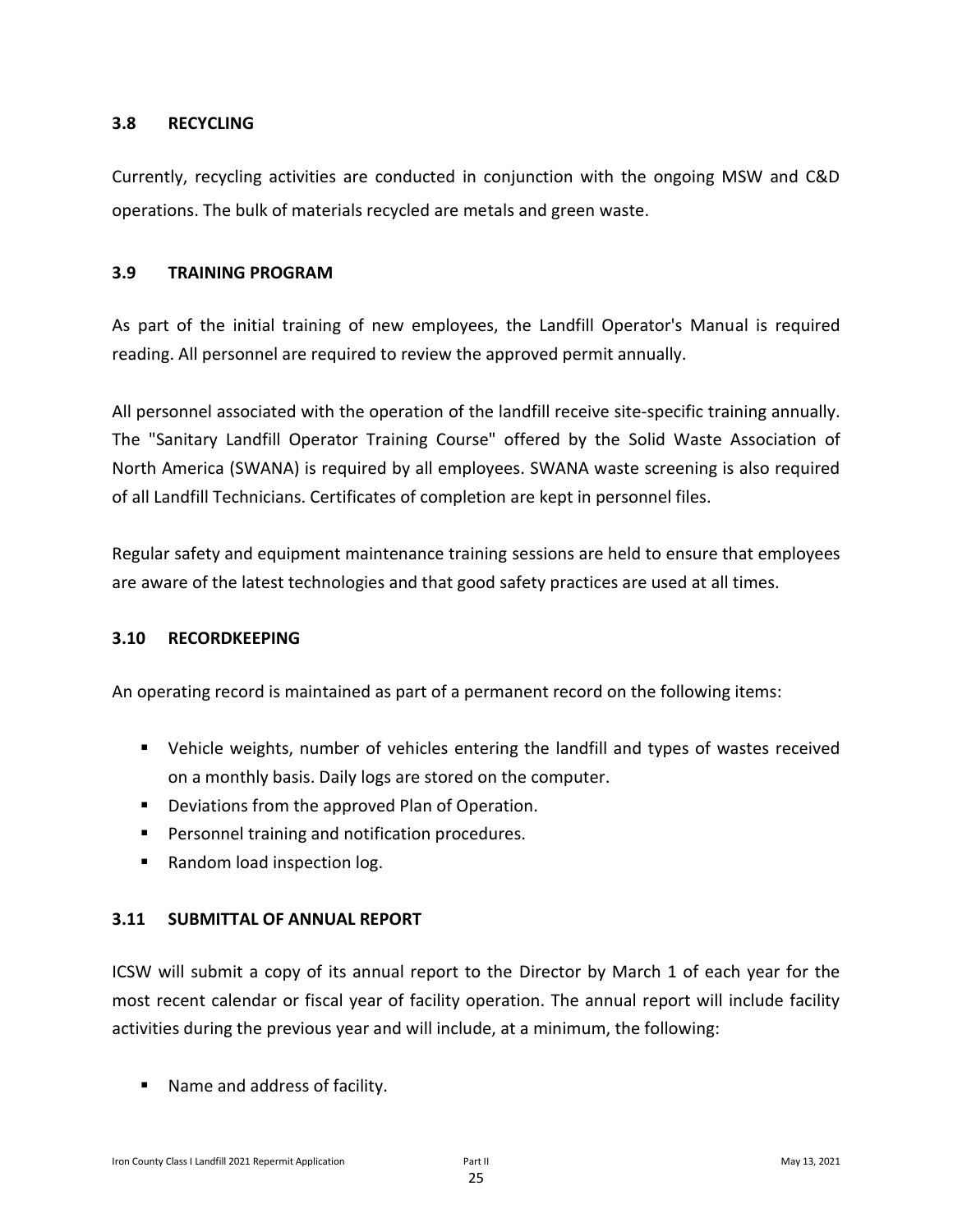- Calendar or fiscal year covered by the annual report.
- Annual quantity, in tons or volume, in cubic yards, and estimated in-place density in pounds per cubic yard of solid waste.
- Annual update of required financial assurances mechanism pursuant to Utah Administrative Code R315-309.
- **•** Training programs completed.

#### **3.12 INSPECTIONS**

The Landfill Supervisor, or his/her designee, will inspect the facility to minimize malfunctions and deterioration, operator errors, and discharges that may cause or lead to the release of wastes to the environment or to a threat to human health. These inspections are conducted on a quarterly basis, at a minimum. A quarterly inspection form (Appendix C) is kept as part of the operating record. This form includes at least the date of inspection and name and name of the inspector with documentation of observations made and the nature of any repairs or corrective actions. Inspection records are available to the Director or an authorized representative upon request.

#### **3.13 RECORDING WITH COUNTY RECORDER**

Plats and other data, as required by the County Recorder, will be recorded with the Iron County Recorder as part of the record of title no later than 60 days after certification of closure.

#### **3.14 STATE AND LOCAL REQUIREMENTS**

The ISL will maintain compliance with all applicable state and local requirements including zoning, fire protection, water pollution prevention, air pollution prevention, and nuisance control.

#### **3.15 SAFETY**

Landfill personnel are required to participate in an ongoing safety program. This program complies with the Occupational Safety and Health Administration (OSHA), and the National Institute of Occupational Safety and Health (NIOSH) regulations as applicable. This program is designed to make the site and equipment as secure as possible and to educate landfill personnel about safe work practices.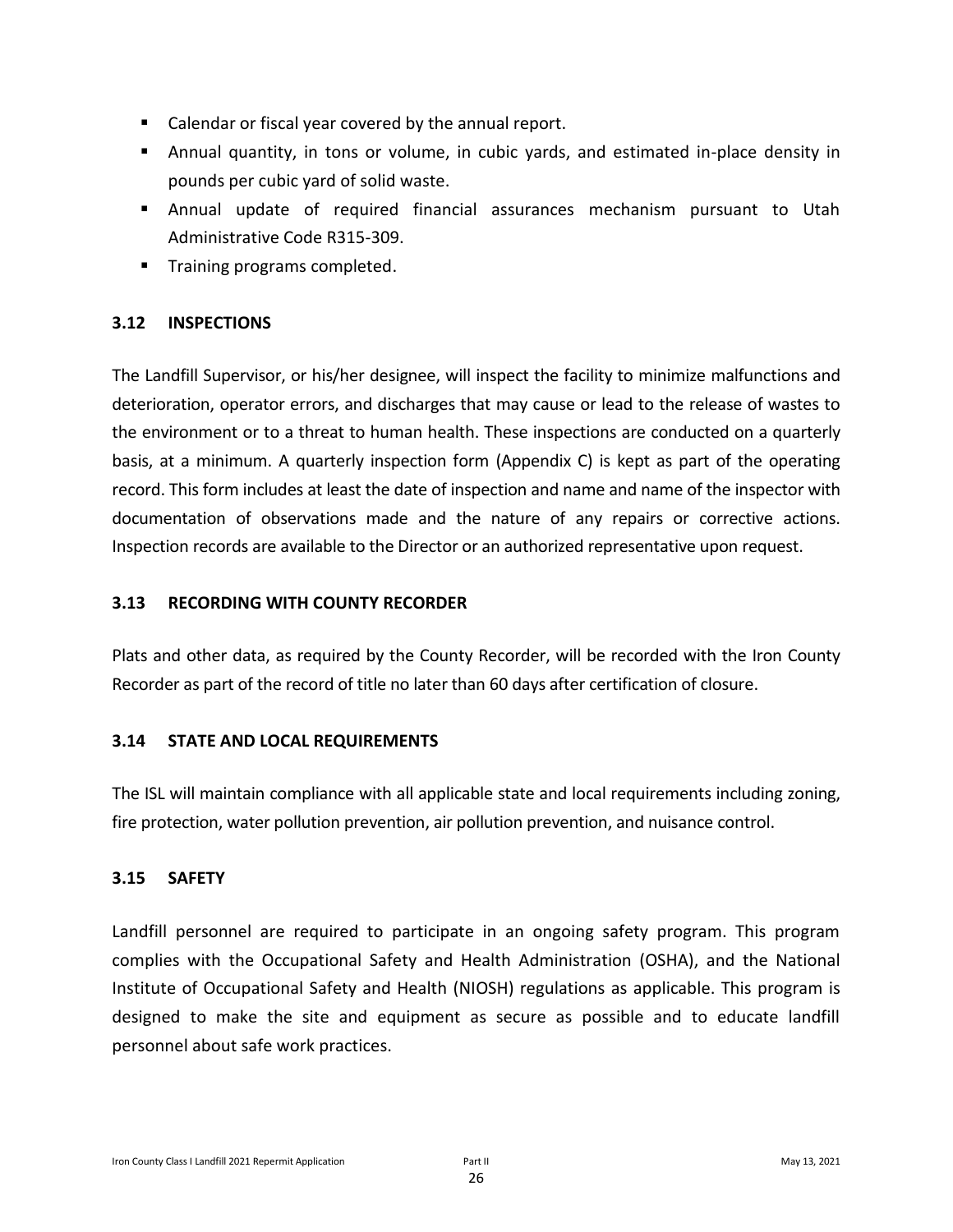#### **3.16 EMERGENCY PROCEDURES**

In the event of an accident or any other emergency situation, the Landfill Technician immediately contacts the Landfill Supervisor and proceeds as directed. If the Landfill Supervisor is not available, the Landfill Technicians calls the appropriate emergency number posted by the telephone. The emergency telephone numbers are:

- Iron County Central Dispatch.................................................................. 911
- Cedar City Fire Department..................................................(435) 586-2964
- Sheriff's Office.......................................................................(435) 867-7500
- Cedar City Hospital....................................................................(435) 586-6587
- Iron County Health Department...............................................(435) 586-2437
- Bruce Anderson, Landfill Supervisor.........................................(435) 586-7015

Site communications are primarily conducted via radio with cell phone and land line used as backup systems.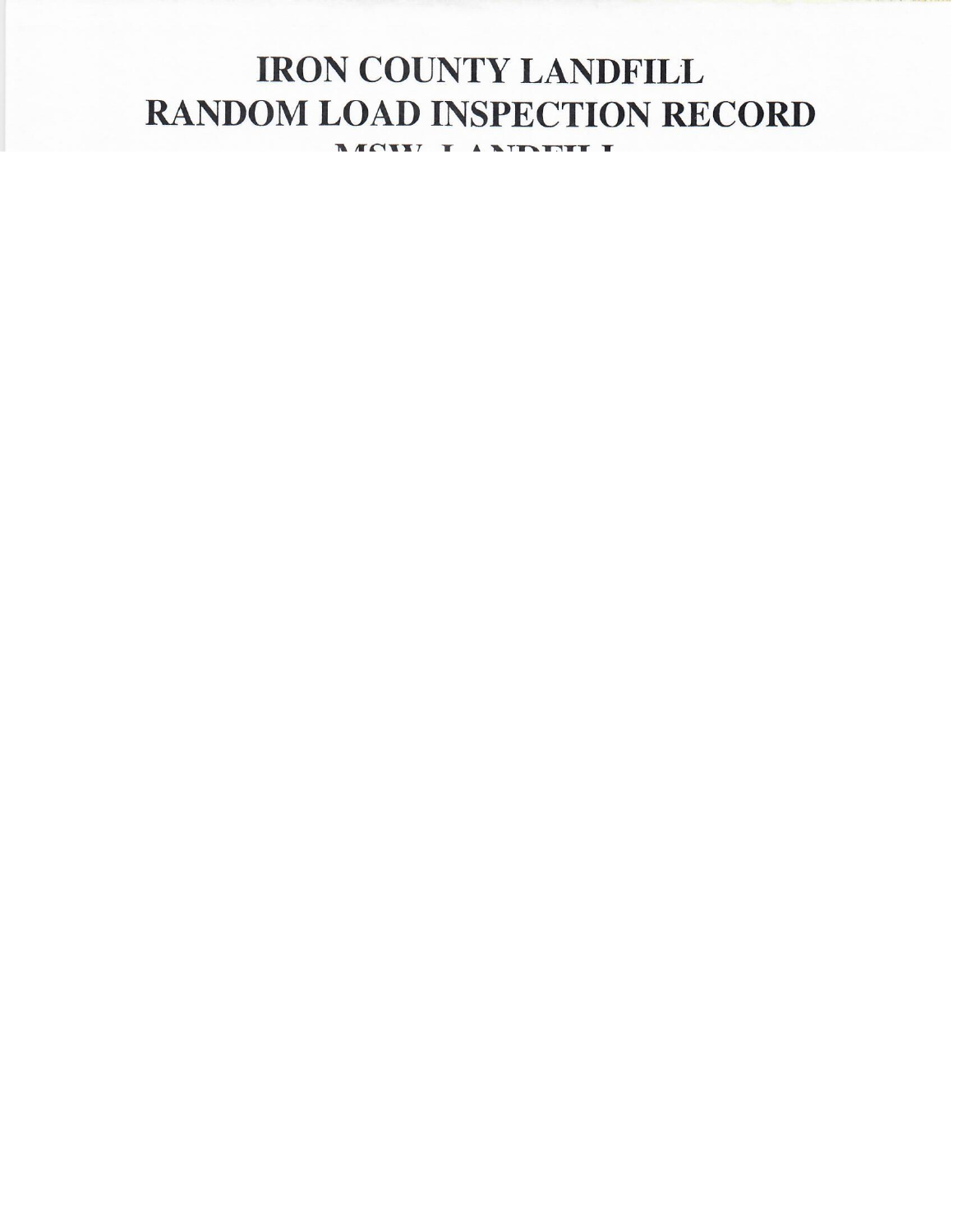## **IRON COUNTY LANDFILL RANDOM LOAD INSPECTION RECORD** C & D LANDFILL

| <b>INSPECTION INFORMATION</b>             |                                                 |
|-------------------------------------------|-------------------------------------------------|
| Inspector's Name:                         |                                                 |
| Date of Inspection:                       |                                                 |
| Time of Inspection:                       |                                                 |
| <b>Facility Name:</b>                     |                                                 |
| <b>TRANSPORTATION COMPANY INFORMATION</b> |                                                 |
| <b>Company Name:</b>                      |                                                 |
| Address:                                  |                                                 |
| Phone Number:                             |                                                 |
| <b>VEHICLE INFORMATION</b>                |                                                 |
| Driver's Name:                            |                                                 |
| Vehicle Type:                             |                                                 |
| Vehicle License Number:                   |                                                 |
| <b>Vehicle Contents:</b>                  | $\Box$ HOUSEHOLD $\Box$ COMMERCIAL $\Box$ OTHER |
| <b>OBSERVATIONS AND ACTIONS TAKEN</b>     |                                                 |
|                                           |                                                 |
|                                           |                                                 |
|                                           |                                                 |
|                                           |                                                 |
| Photo Documentation: Yes No               |                                                 |
| Inspector's Signature                     | Date                                            |

Driver's Signature

Driver's Signature hereon denotes: His presence during the inspection and does not admit, confirm, or identify liability.

Date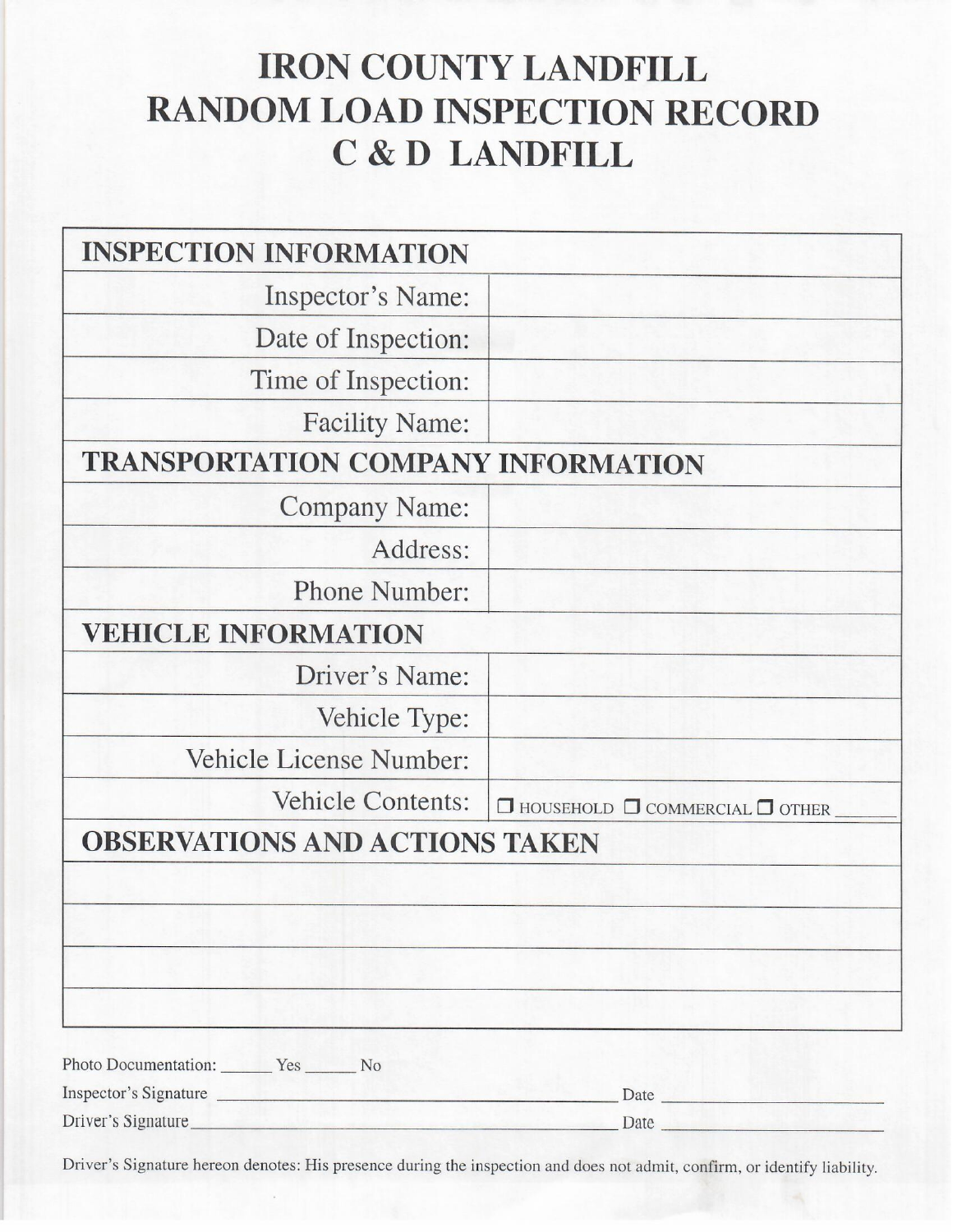# Iron County Landfill

Monthly Inspection Form<br>(Please Check the Appropriate Column and record the needed repairs below)

| Performed By:                             | Date:        |                |
|-------------------------------------------|--------------|----------------|
| 1. Structures and Roads                   | Satisfactory | Condition      |
| Buildings<br>. .                          |              | Unsatisfactory |
| Fences                                    |              |                |
| Gates                                     |              |                |
| Roads                                     |              |                |
| Run-Off Control Systems                   |              |                |
| Recommended Repairs, Notes, and Comments: |              |                |

## 2. Operations

| Litter and Weeds                        | $2\sqrt{2}$ and $2\sqrt{2}$ |  |
|-----------------------------------------|-----------------------------|--|
| Daily Cover                             |                             |  |
| Final Cover                             |                             |  |
| Scrap Metal                             |                             |  |
| Tree Limbs/Pallets                      |                             |  |
| Recommended Repairs Notes and Community |                             |  |